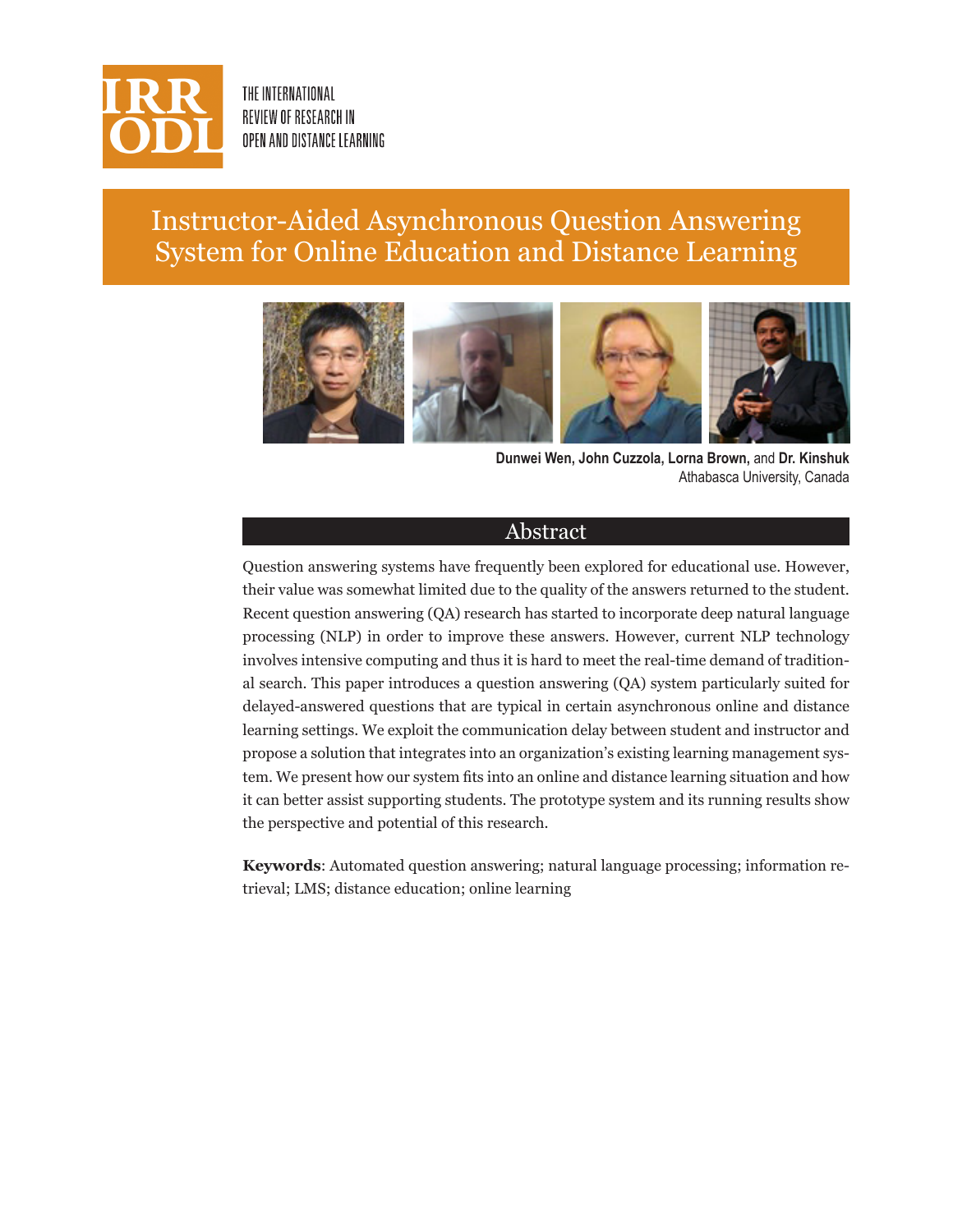Technology tools such as wikis, blogs, and podcasts can foster student interaction in online learning (Beldarrain, 2006). However the focus of instructional design should be on customization of content where the learner's needs become the center of attention (Reigeluth, 1999). Learners of all age groups are sensitive to the applicability of content and ease of use of an online learning portal. Denvir, Balmer, and Pleasence (2011) discovered that people aged 18-24, although they have grown up in the digital age, have reduced success in finding information online. Their results indicate that young people are less likely to utilize the Internet for obtaining advice, possibly due to frustration they experience when searching on the Internet. However, online learning has broadened the accessibility of education by the reduction of time-zone, employment commitment, and family obligation constraints, particularly with students who have left the traditional learning institutions. Nonetheless, the transition from traditional to online delivery isn't trivial for the student. Likewise, perceived usefulness and ease of use are critical factors in determining a teacher's acceptance and use of an educational portal (Pynoo, Balmer, van Braak, Duyck, Sijnave, & Duyck, 2012).

Question answering (QA) technology may be part of the solution. QA aims to automatically answer some of these questions in a way that the current search engines such as Google and Bing do not. A QA system attempts a deeper understanding of a query such that the retrieval of text/documents best answers the student's question. This is particularly difficult in the context of natural language where ambiguity in meaning is inherent in speech. Consider the following example query (Q) and the possible candidate answers (CA) available for selection.

#### Q*: Should I keep my dog away from eating flowers?*

*CA1:* More than 700 plants have been identified as producing physiologically active or toxic substances in sufficient amounts to cause harmful effects in animals.<sup>1</sup>

*CA2:* Poisonous plants produce a variety of toxic substances and cause reactions ranging from mild nausea to death. 2

*CA3:* Certain animal species may have a peculiar vulnerability to a potentially poisonous plant. 3

*CA4:* A hot dog is one of my favorite things to eat.

Removing stop words and focusing on the core words of the query *dog*, *away*, *eating*, and *flowers*, one can see that CA4 would be the most likely answer when strictly a bag-of-words approach is used since none of the core words appear elsewhere. However, clearly CA4 is also the least desirable. Employing further mechanical techniques such as stemming and lemmatization would also strengthen the choice of CA4 as the best answer (the word "eating" would be stemmed to "eat").

<sup>1</sup> www.humanesociety.org/animals/resources/tips/plants\_poisonous\_to\_pets.html

<sup>2</sup> www.calgaryhumane.ca/document.doc?id=78

<sup>3</sup> www.treehouseanimals.org/Tree%20House%20Site-E-CPP.htm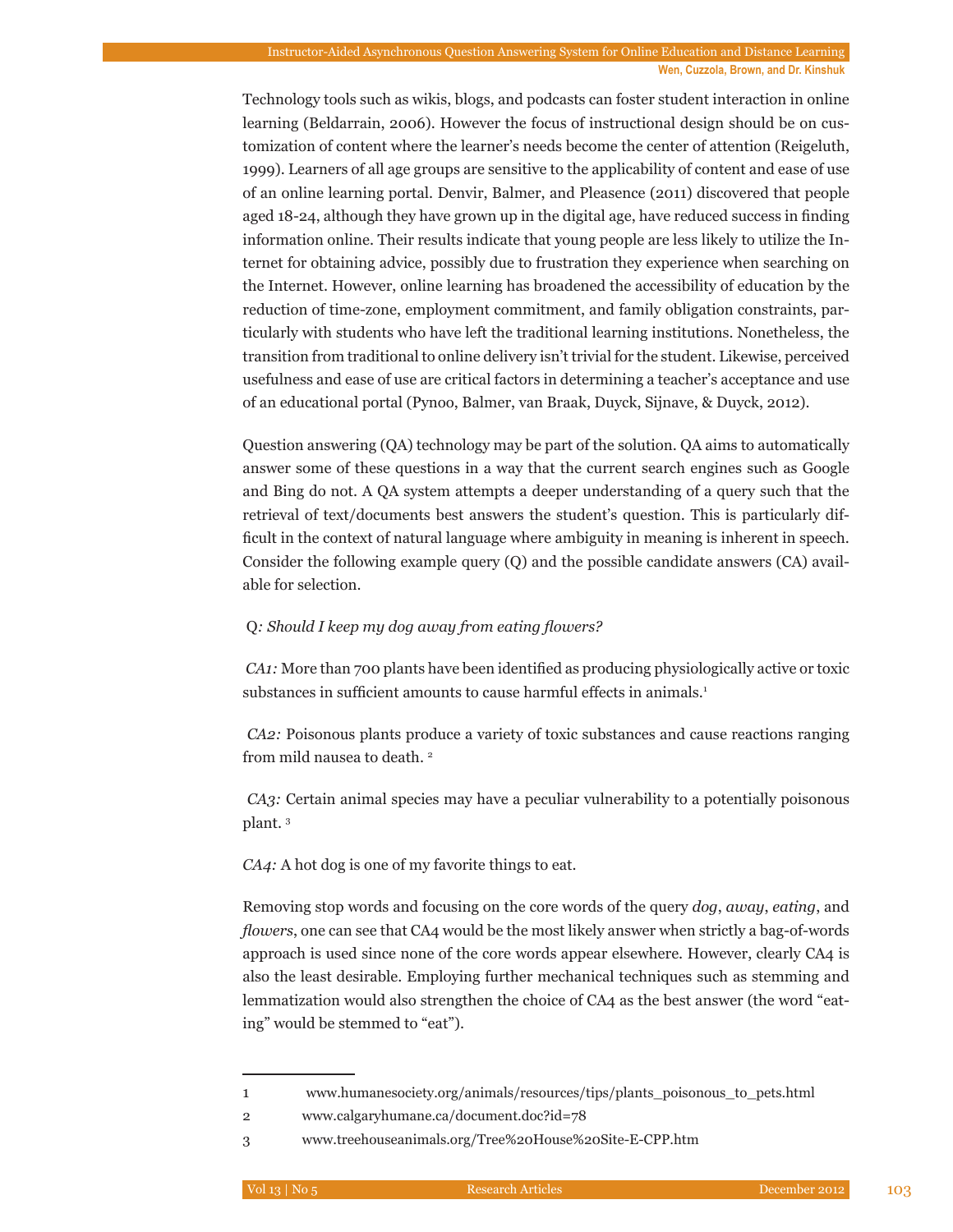This leads to the need of more thorough natural language processing (NLP). While many NLP techniques such as sentence segmentation, tokenization, name entity recognition, chunking, POS tagging, and syntactic parsing become necessary parts of QA systems, deeper NLP techniques including syntactic parsing and semantic role labeling (SRL) have increasingly attracted the attention of QA researchers. Semantic role labeling (SRL) is one method of achieving a deeper understanding of the query to better match the question with the candidate answers. Role labeling maps parts of a sentence to abstract themes (frames) and their supporting metadata (frame elements).



*Figure 1*. An example of SRL.

Figure 1 demonstrates the idea of SRL using the *FrameNet* (Baker, Fillmore, & Lowe, 1998) lexical semantic database. Two frames (concepts) have been identified in the query: [activity\_ongoing] and [ingestion]. The frame elements provide supporting data for the frame. For example, flowers have been identified as the entity being ingested. However, contrary to intuition, these deeper NLP processing techniques are not always of much help as we will discuss below. Further research into the effective use of them in QA is needed. Moreover, as we can imagine, syntactic and semantic processing are much more computationally intensive (requiring more computing time and resources for performing the tasks) than other lower level NLP processing tasks and thus impose a big burden to online or synchronous QA that is supposed to provide answers to a question immediately.

Our current research is focused on these two problems and aims to reach our own solutions to produce more efficient and relevant answers particularly in an educational setting. To face the intensive computing challenge, we exploit the communication latency between student and instructor in online and distance education environments, and propose an asynchronous QA framework that makes the deep NLP analysis workable and acceptable in reality. This paper complements our recent work in exploiting semantic roles for asynchronous question answering (Wen, Cuzzola, Brown, & Kinshuk, 2012), with emphasis on the student and instructor interaction through the QA interface. We extend our contribution through new evaluation results using a large commercial corpus and compare the results with our alternative solution further validating our proposed technique.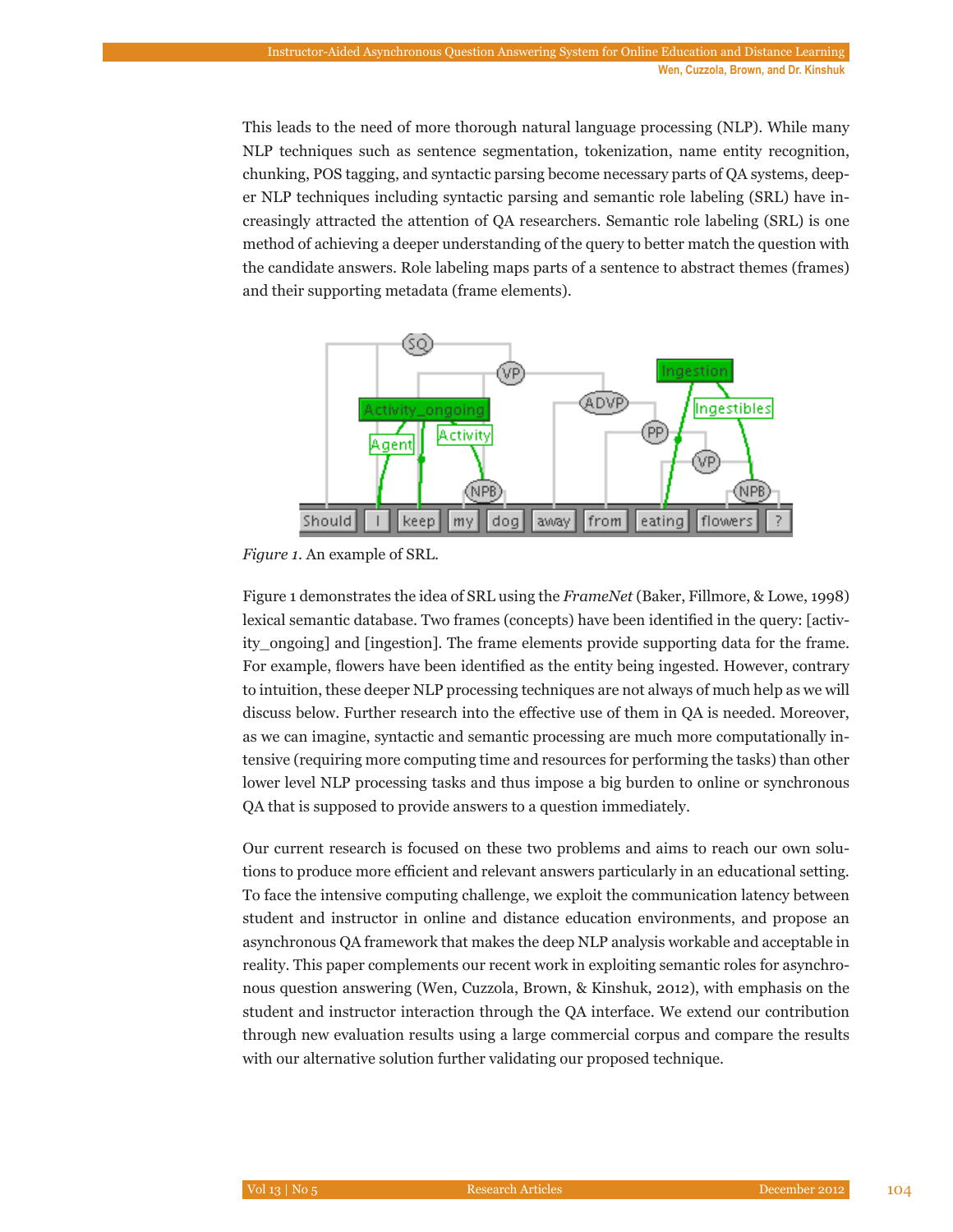## An Asynchronous QA System

In this section, QA's processing time issue when integrating deep NLP is examined. We begin by discussing the time complexity challenge then present an overview of the major parts of a QA system and finally offer the particulars of our proposed QA prototype system. We describe how our implementation of such a system can fit into an online learning situation despite this time obstacle.

## The Trouble with Time

Modern QA systems incorporate NLP such as syntactic and semantic query analysis in an attempt to find the most relevant answers. Syntactic techniques examine the individual elements and structure of the sentence. These strategies include part-of-speech (POS) tagging where words are classed into their grammatical categories – noun, pronoun, verb, adverb, adjective, and so forth. Parse trees extend POS tagging with a structural representation of the sentence. In contrast, semantic techniques attempt to derive the context or meaning of a sentence. Such strategies include named entity (NE) recognition where parts of a sentence are generalized as entities such as country, person, date, temperature, weight, and so forth. Other more recent strategies involve labeling semantic roles and collecting them as reusable resources, such as *PropBank* (Palmer, Gildea & Kingsbury, 2005) that centers around the verb of the sentence and *FrameNet* which deconstructs the sentence into concepts (semantic frames) and supporting frame elements. The NLP research community has developed many very useful software tools to make the above techniques accessible and applicable to researchers for constructing new NLP projects. Such powerful tools include *ASSERT* (Pradhan, Ward, Hacioglu, & Martin, 2004), *SEMAFOR* (Das, Schneider, Chen, & Smith, 2010), and *Shalmaneser* (Erk & Pado, 2006), which are readily exploitable to those who can mitigate the computational time obstacle.

Table 1

| <b>ASSERT</b> (PropBank) | <b>SEMAFOR</b><br>(FrameNet) | Shalmaneser (FrameNet) |
|--------------------------|------------------------------|------------------------|
| 19 Minutes               | 30 Minutes                   | 77 Minutes             |

*Speed Comparison between ASSERT/SEMAFOR/Shalmaneser per 1,000 Sentences*

Table 1 shows the observed processing time required to semantically parse 1,000 sentences from the Reuters 21,578 corpus using PropBank and FrameNet. The speed comparisons were done using the software of ASSERT, SEMAFOR, and Shalmaneser on a 2.4 GHz Intel Core2 Duo with 8 GB RAM on a 64-bit Linux OS.

This overhead makes the use of semantic role labeling troublesome in synchronous QA where near-instantaneous answers are expected. Precomputation of the corpus in advance may avoid lengthy delays at the time of the query. The aforementioned Reuters corpus consisted of a total of 104,410 sentences which in the context of Table 1 may be feasible for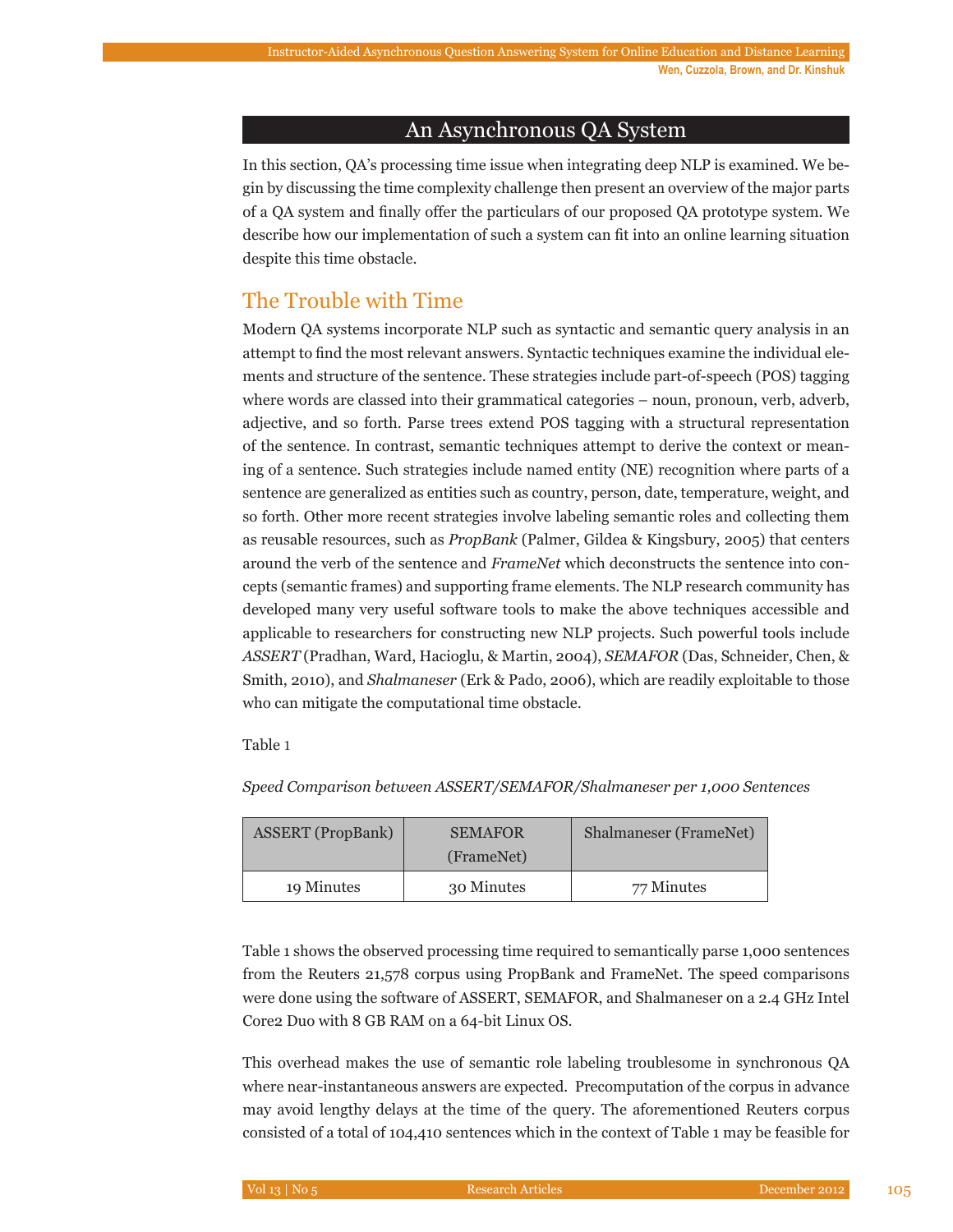preprocessing and storage. However, a large corpus of millions of lines (and larger) makes beforehand labeling unpractical. Furthermore, this option is unavailable for dynamically changing content such as that accessible through search engines, Wikipedia, online forums, and similar World Wide Web artifacts.

Our research investigates the offline interaction between student and instructor that inherently involves a response delay between the time a question is asked and the time of an expected answer. It is within this delay where we propose a QA system that can benefit from semantic role labeling while side-stepping the time complexity problem.

## The Components of a QA System

The components of a question answering type system are commonly comprised of four stages: *question analysis*, *query generation*, *search*, and *filtering/ranking*. A syntactic and semantic analysis of the question is performed to generate suitable queries for the search. The returned results also undergo syntactic and semantic evaluation to determine their relevancy with respect to the question and their ranking with respect to each other. Non-relevant answers are discarded (filtered). We utilized the open source framework *OpenEphyra* which provides the four stage pipeline in a modular and extensible implementation (Schlaefer, Gieselmann, & Sautter, 2006). OpenEphyra marries *INDRI's* very fast search engine for large lexicons with various syntactic capabilities that include part-of-speech tagging, sentence detection, and named entity recognition through the *OpenNLP* package (http:// opennlp.sourceforge.net). Additionally, a lexical database of related concepts known as *WordNet* (Miller 1995) is also available for syntactic use. PropBank semantic analysis is performed through the ASSERT software. We are currently developing an interface module to either Shalmaneser or SEMAFOR that would give OpenEphyra the ability to perform subtler semantic analysis through FrameNet.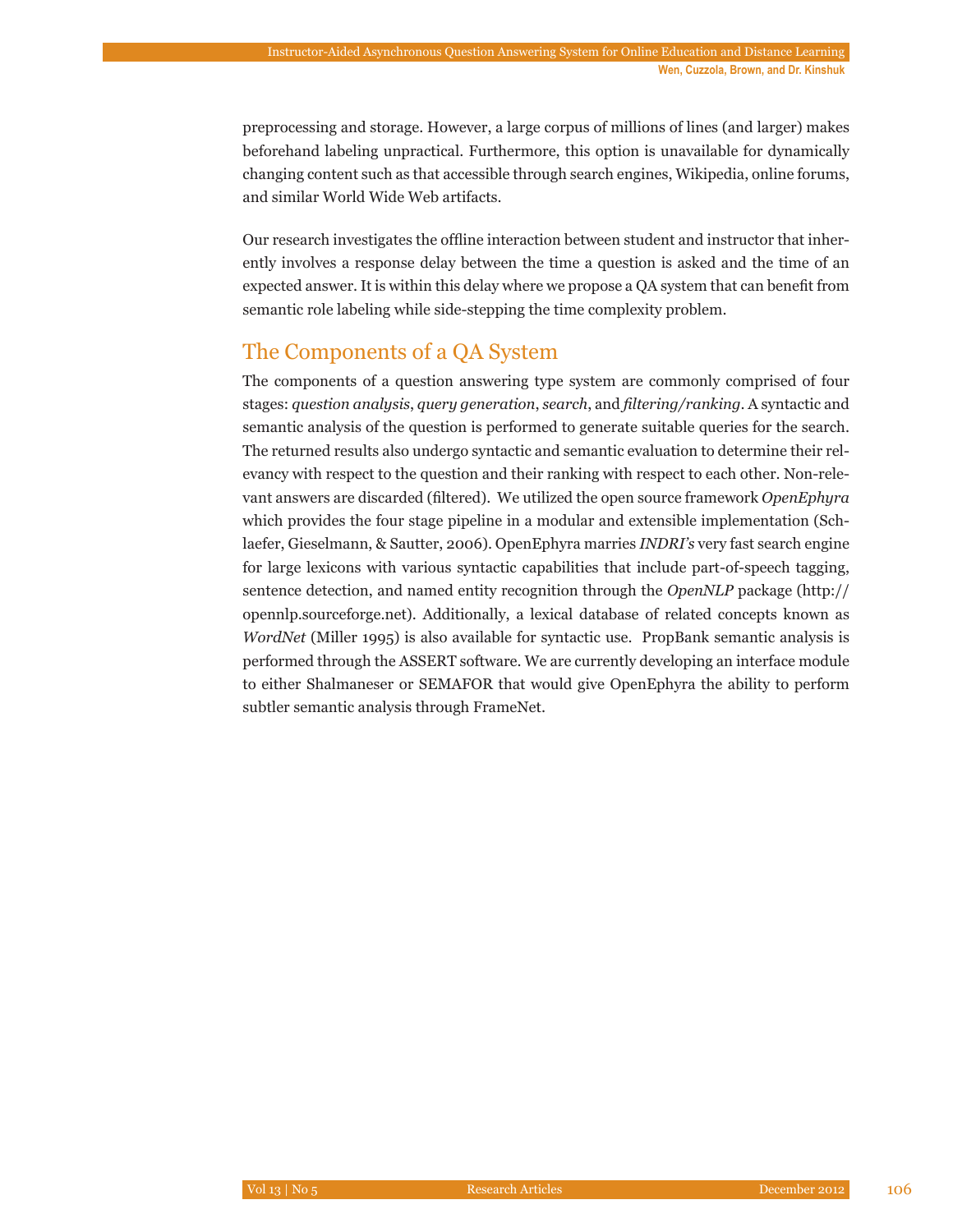

*Figure 2*. Asynchronous semantic QA model (Wen, D., Cuzzola, J., Brown, L. & Kinshuk, 2012).

Figure 2 outlines the proposed model. The primary actors involve the student, the learning management system (LMS), the OpenEphyra framework, and the course instructor (professor). A student first submits a question to the course instructor/tutor through an interface made available through the organization's learning management system. This allows for seamless, integrated and familiar access for the student thus encouraging its use. We use *Moodle* (http://moodle.org) as the LMS, a popular choice for a significant number of educational organizations. Once a student's question is posted, the OpenEphyra framework begins the process of question extraction, semantic analysis, and finally filtering and scoring of the top ten results (Steps 3-5). It is through this phase of the process that the proposed asynchronous solution is required. The time complexity of these three steps significantly exceeds the patience of any user expecting results as quickly as the traditional synchronous search engine (see Table 1). However, since this communication model between the time a student submits the question and the instructor's response is anticipated to be delayed in an asynchronous learning environment, the problem of time complexity can be mitigated. Once the processing is complete, a ranked top 10 result, similar in output to that of a search engine, awaits the student and the course instructor in their LMS mailboxes for retrieval (Steps 7 and 8). The students may now investigate the automated results for potential answers to their questions while they wait for the instructors' feedback. The instructor receives the student's query as well as the automated suggested answers. The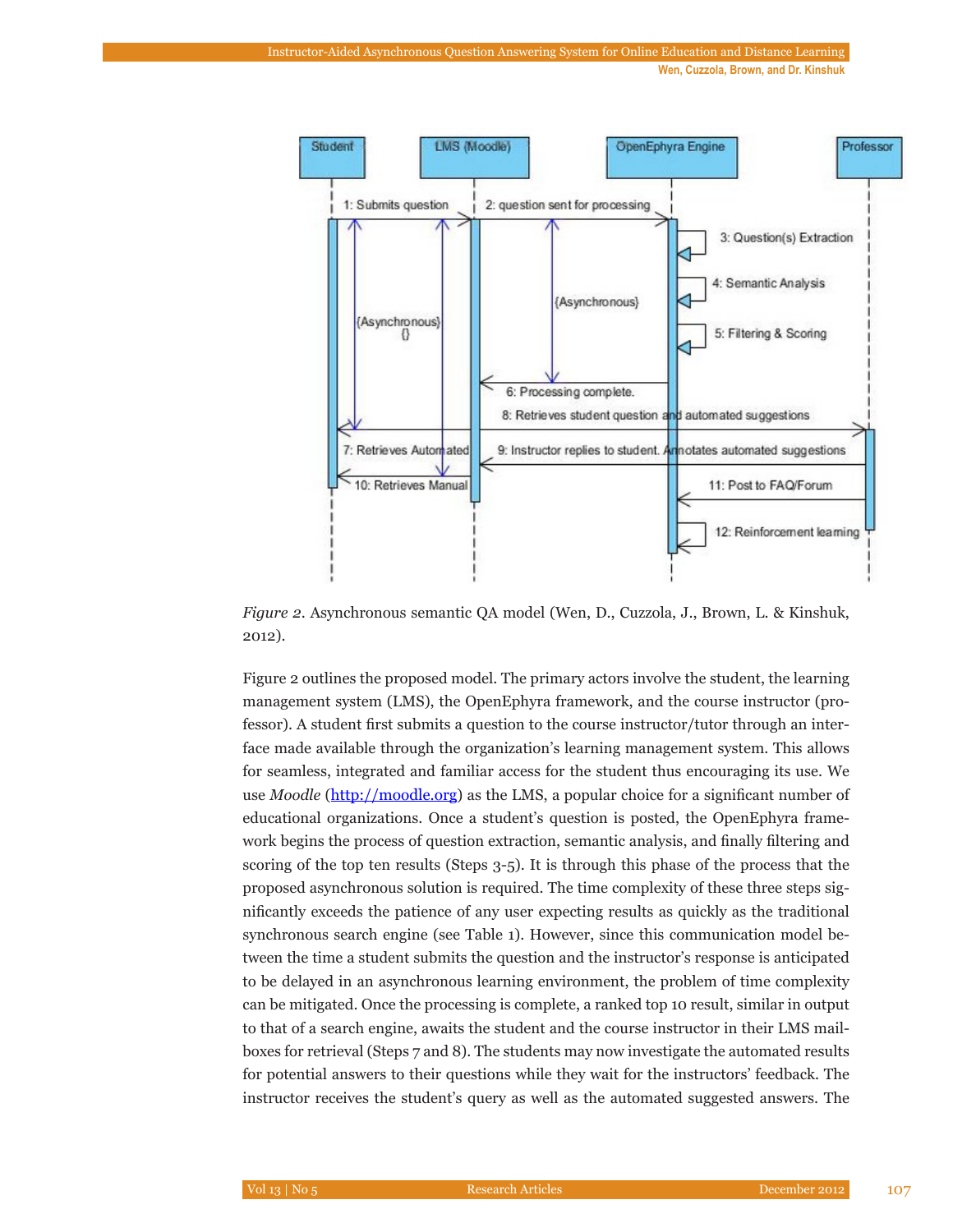instructor can give direct feedback to the student, annotate or modify the automated results list, and even give preference to specific result entries over other less-relevant automated suggestions. This instructor reply then awaits the student in his or her LMS mailbox as a follow up to the automated suggestions. The instructor may also decide that the revised questions/answers may be of use to other students in the class and can direct the LMS to post this information in the course FAQ or forum. Lastly, the model includes a reinforcement learning component for continuous improvement of the accuracy of the automated results (Step 12) by leveraging the annotations offered by the course instructor, a domain expert, to learn how the rankings of similar QA answers in the future should be adjusted.

## Prototype Test Results and Discussion

This section introduces our proof-of-concept prototype of the proposed system and the preliminary results. This prototype was developed at Athabasca University for research and test purposes.

## The QA Prototype

We have developed a prototype user interface as described in Figure 2 for Athabasca University. Figure 3 shows the Moodle plugin as displayed to the student. The plugin reveals the number of questions asked by the student that are still awaiting answers, the number of responses with unread automated answers (Step 7), and the number of replies from the course instructor yet to be read (Step 10).

| Ask a Question [?]                |  |
|-----------------------------------|--|
| Ask (1)                           |  |
| <b>Automated Responses</b><br>(1) |  |
| Instructor Answered (0)           |  |

*Figure 3.* Moodle student plugin to QA system.

The student submits a question by clicking on "Ask" and entering a subject and message body to his/her question for the instructor. Figure 4 illustrates the question submission interface including a possible question asked by a student.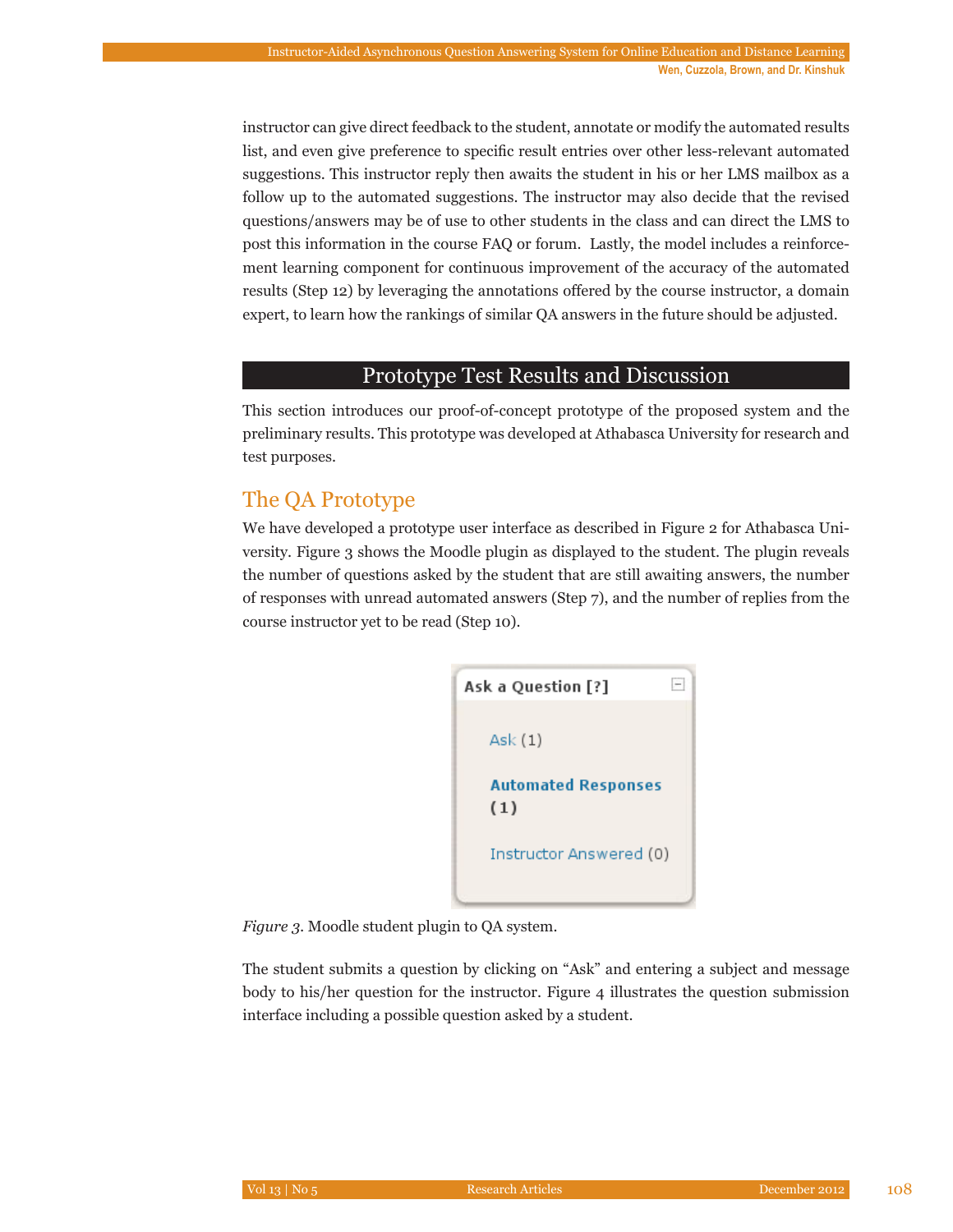**Wen, Cuzzola, Brown, and Dr. Kinshuk**

| Athabasca<br>University                                                                                                                                                                                    |
|------------------------------------------------------------------------------------------------------------------------------------------------------------------------------------------------------------|
| Subject:                                                                                                                                                                                                   |
| Essay Question                                                                                                                                                                                             |
| Enter your Question:                                                                                                                                                                                       |
| Hello Professor,                                                                                                                                                                                           |
| I hope you are well. I have a quick question with respect to our assignment. I am looking<br>for reference material on global warming. Specifically, how does climate change affect the<br>polar ice caps? |
| Thanks for your help!                                                                                                                                                                                      |
| lStudent.                                                                                                                                                                                                  |
|                                                                                                                                                                                                            |
|                                                                                                                                                                                                            |
|                                                                                                                                                                                                            |
|                                                                                                                                                                                                            |
|                                                                                                                                                                                                            |
|                                                                                                                                                                                                            |
|                                                                                                                                                                                                            |
|                                                                                                                                                                                                            |
| SEND QUESTION TO COURSE INSTRUCTOR/TUTOR                                                                                                                                                                   |

*Figure 4*. Moodle interface for submitting a question to the QA system.

The simple interface resembles the composition form of a typical email program. Note that these types of questions pose an extra challenge to the QA system for a number of reasons. First, the colloquial nature of the message (i.e., "Hello Professor") introduces informal language not often included in a query to a search engine. Second, multiple questions can be asked within a message that may be intermixed with nonquestions (i.e., "I hope you are well"). The system must identify the questions while ignoring the superfluous parts of the message. The task of precisely identifying questions is very much an open problem. Our implementation assumes that each sentence is a potential question. The message is decomposed into individual sentences using the sentence detector of OpenNLP; each sentence is then submitted for candidate answers. Once the automated suggested answers are formulated, the student is informed through the Moodle plugin (see Figure 3). The query portion of the message is identified and displayed to the student underneath his/her original message.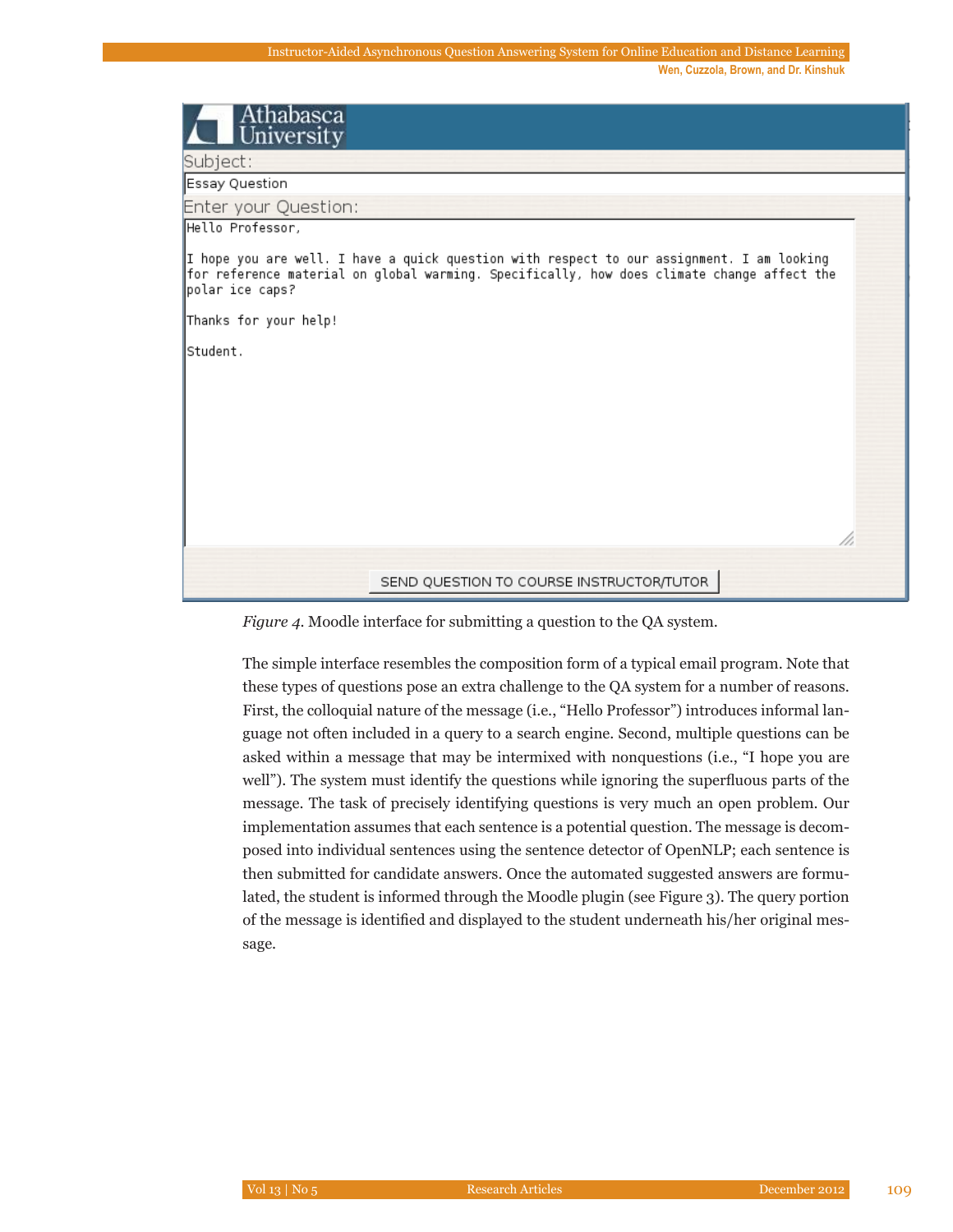**Wen, Cuzzola, Brown, and Dr. Kinshuk**

| Original Question:                                                                                                                                                                                                      |  |
|-------------------------------------------------------------------------------------------------------------------------------------------------------------------------------------------------------------------------|--|
| Essay Question                                                                                                                                                                                                          |  |
| Hello Professor,                                                                                                                                                                                                        |  |
| $\parallel$ I hope you are well. I have a quick question with respect to our assignment. I am looking<br>∥for reference material on global warming. Specifically, how does climate change affect the<br>polar ice caps? |  |
| Thanks for your help!                                                                                                                                                                                                   |  |
| Student.                                                                                                                                                                                                                |  |
|                                                                                                                                                                                                                         |  |
| Suggested Automated Answers: click entries 1-7 to expand                                                                                                                                                                |  |
| $(expand all \downarrow)$<br>• Specifically, how does climate change affect the polar ice caps? (9)                                                                                                                     |  |

*Figure 5*. Automated response returned by the QA system.

Figure 5 shows the primary user interface for retrieving the suggested answers from the automated system and from the course instructor. The number in the bracket (9) after the question indicates the count of retrieved documents that the system believes is relevant to the student's query. Clicking on the question reveals the list, which includes a summary paragraph, a relevancy score, and a link to the source document. Figure 6 shows the suggested second answer and its score from the list of nine answers.

#### 2. Website: http://127.0.0.1/au/encarta\_corpus/00022618.snt

Changes in atmospheric chemistry affect climate in a number of ways....Changes in atmospheric chemistry affect climate in a number of ways...These actions affect air- and water-circulation patterns, which in turn affect climate....These changes, in turn, modify vegetation and animal life....These actions affect air- and water-circulation patterns, which in turn affect climate....The resulting changes in global temperature modify the size of polar ice sheets, cause changes to the sea...The resulting changes in global temperature modify the size of polar ice sheets, cause changes to the sea and to land atmospheric circulation patterns, and change rainfall intensity and seasonality. score: 0.333333

*Figure 6*. Suggested second answer from the list of nine.

A student can verify his/her question was fully considered by the QA system by clicking the "expand all" link which reveals the decomposition of the query, as shown in Figure 7.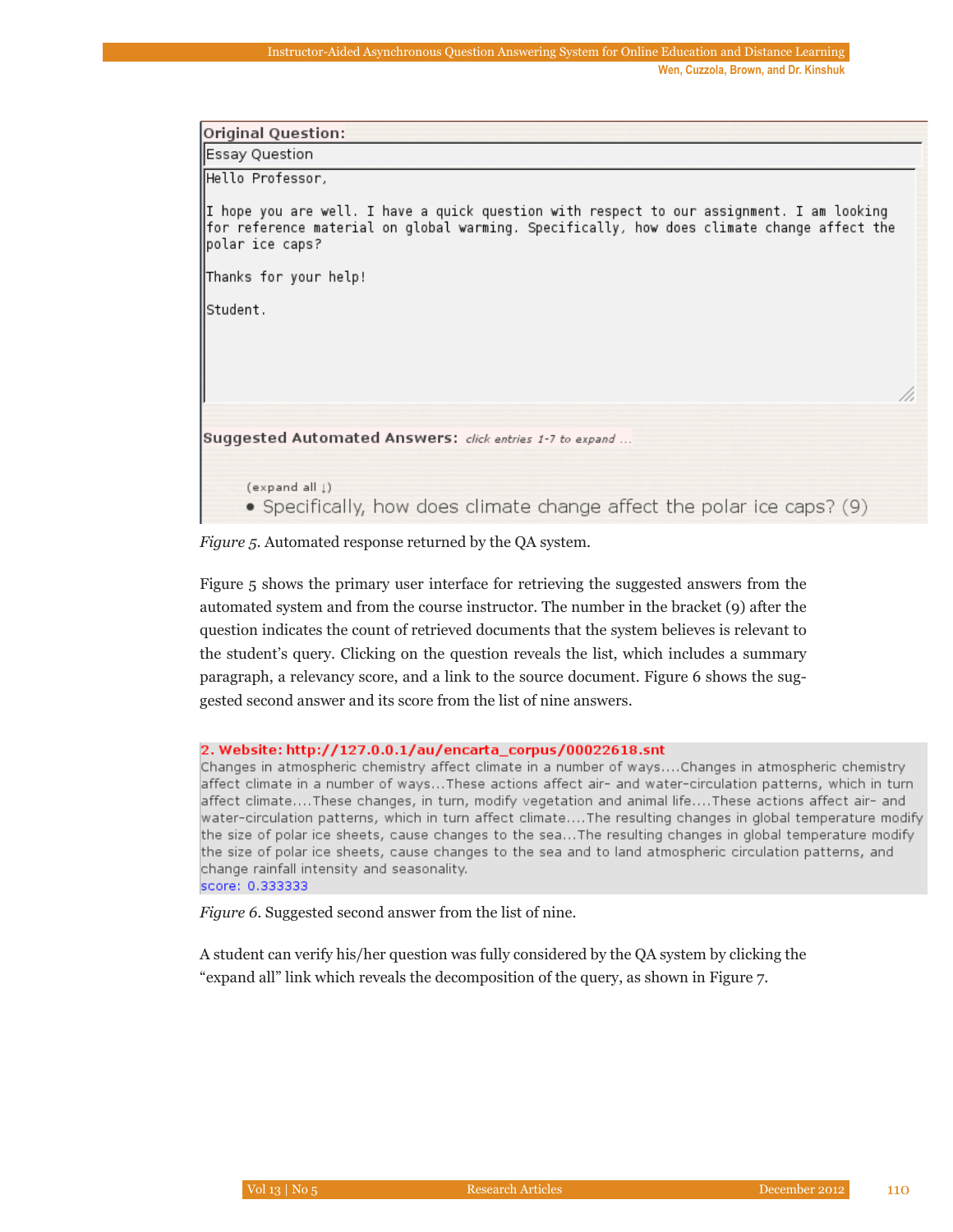#### Suggested Automated Answers: click entries 1-7 to expand ...

- Essay Question (0)
- Hello Professor, I hope you are well. (0)
- I have a quick question with respect to our assignment. (0)
- I am looking for reference material on global warming. (0)
- Specifically, how does climate change affect the polar ice caps? (9)
- Thanks for your help! (0)
- $\bullet$  Student. (0)

*Figure 7*. Submitted message split into sentences and answered by the QA system.

By default, sentences with zero answers are not displayed and this method is used as a simple filter to separate questions from anecdotal speech. In the future we plan to investigate state-of-the-art methods to differentiate questions from statements. In the interim, our simple no-zero answer filter policy has proven satisfactory. Also noteworthy is that the subject of the message is included as part of the query. This is intentional as in practice the subject line of a message often contains a synopsis of the message and usually excludes the colloquial extras that may cause confusion to the machine. Due to the concise nature of a subject line, we plan to incorporate the subject directly into each of the queries in an attempt to further improve the answers returned.



*Figure 8*. Moodle instructor plugin to the QA system.

Figure 8 shows the view of the Moodle QA from the perspective of the course instructor. A count of the number of unanswered questions pending is given in the brackets. The instructor can reply with his/her own message, annotate the automated answers, and/or post the reviewed solution directly to the course FAQ or forum.

## QA Matching Theory and Methodology

With respect to the task of associating answers with questions there are typically two classes of queries: factoid based and information retrieval. Factoid queries give matter-of-fact type answers of a simple nature. Examples of such queries include "what are the first four

| Vol 13   No 5 | ' Research Articles |
|---------------|---------------------|
|               |                     |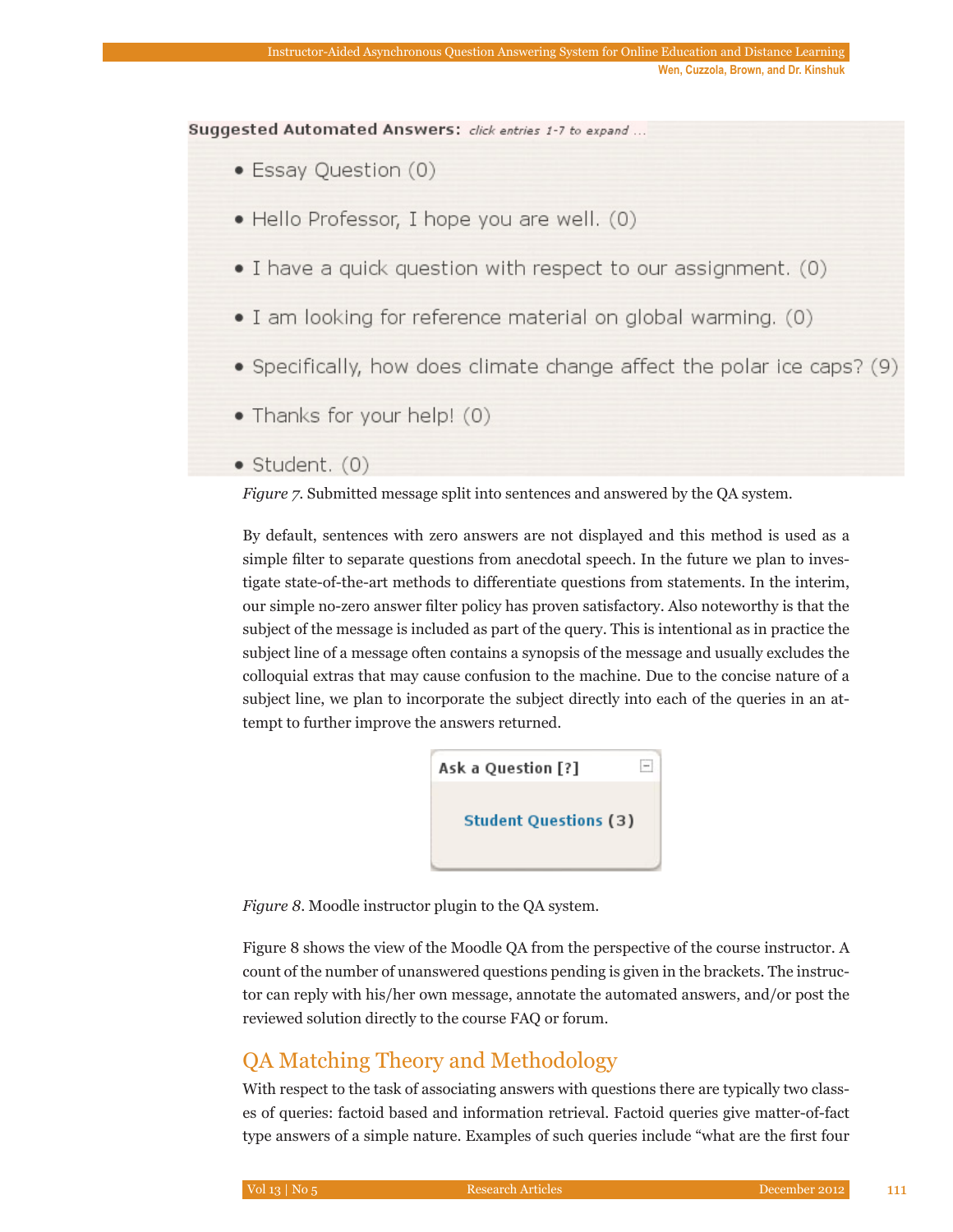digits of PI?," "who was the second president of the United States?," and "what is the ratio of hydrogen to oxygen in water?". In contrast, information retrieval questions attempt to locate supporting documents for a specific concept, topic, or idea. Such examples are: "how does the warming of the oceans affect weather patterns?" and "what is the link between smoking and heart attack?" For educational purposes, our focus is on information retrieval type queries. Unfortunately, OpenEphyra out-of-the-box is geared toward factoid answers only. Our first task was to modify the pipeline to allow for the latter. Our FrameNet inspired solution replaces the OpenEphyra pipeline. This pipeline includes our own answer filtering technique that involves incremental clustering of the top answers based on a dynamically adjusted boundary. Figure 9 shows the new pipeline as an alternative to the OpenEphyra pipeline.



*Figure 9*. Alternative pipeline based on FrameNet.

The FrameNet lexical database consists of more than 1,000 semantic frames wherein each frame represents an event or concept. Associated with each frame are specific frame elements, sometimes referred to as roles, which represent the entities or participants of the frame. Additionally, the FrameNet database is relational in which frames may inherit from other frames.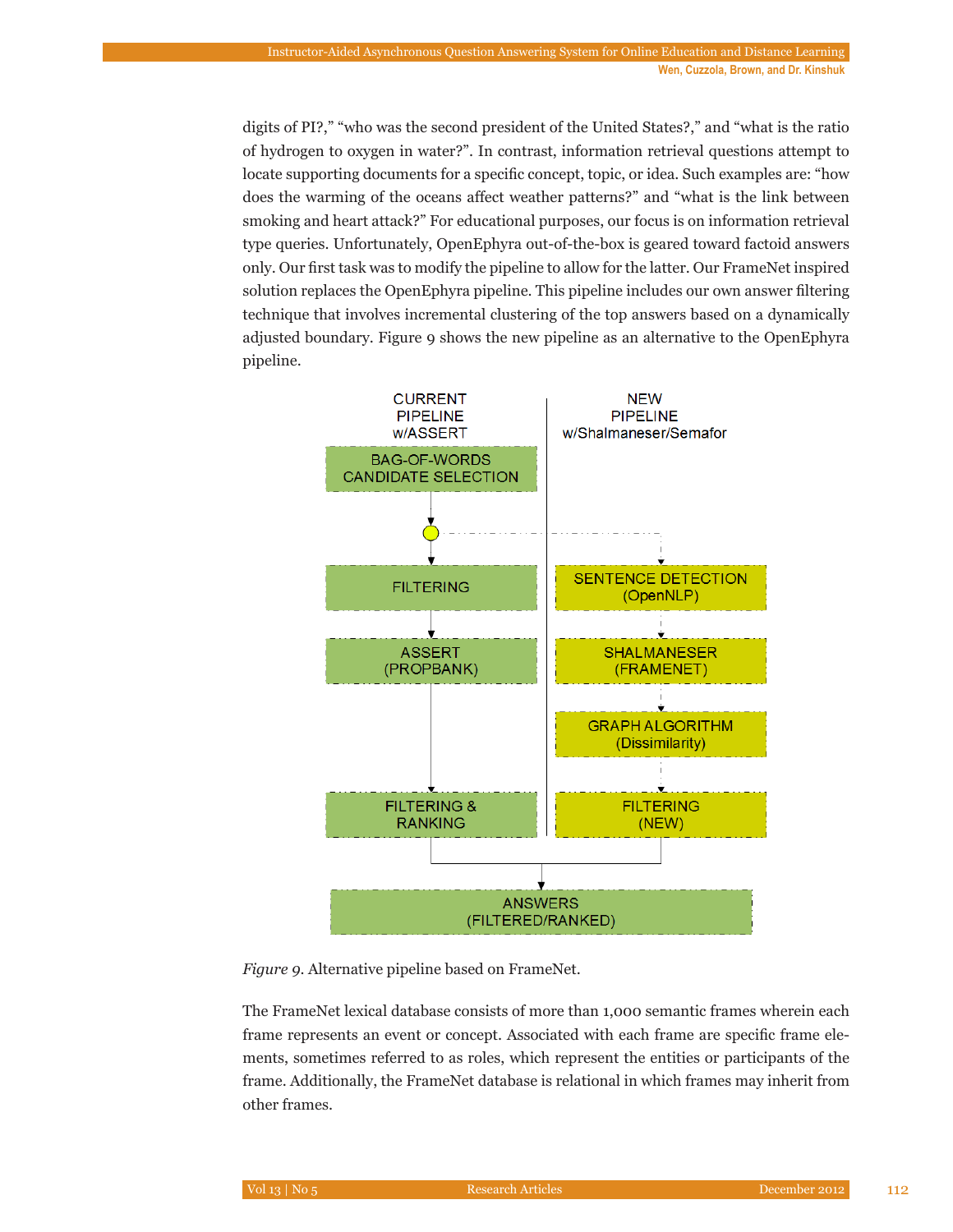Consider the act of eating which consists of what is being eaten (ingestibles) and who is doing the eating (ingestor). This act may or may not involve a utensil (instrument). In FrameNet, this event is represented by the frame [Ingestion] and includes frame elements ingestor, ingestibles, instrument, and others.

example:  $\underline{John}_{[Ingestion:ingestor]}$  tried to eat his  $\underline{ soup}_{[Ingestion:ingestible]}$  with a  $\underline{fork}_{[Ingestion:instruct]}$ .

Our graph algorithm involves locating matching frames, either directly or through inheritance relationships, in order to translate this intersection into a heuristic function that returns a dissimilarity measure between the query and candidate answers. To illustrate, consider the query "are potential and kinetic energy related" and two possible candidate answers: "there is ample data relating energy drinks to headaches" and "energy related to position is called potential energy." Although both candidate answers contain the matching words *energy* and *relate*, the candidate answer "energy related to position is called potential energy" is clearly preferred. In order to resolve this ambiguity, our algorithm first performs a FrameNet semantic analysis of the query and candidate answers as shown in Figure 10. The scoring is obtained through a relative distance calculation between weighted paths from matching words of the query and candidate answer that share the closest intersecting frame. The further apart the intersection occurred, the less similar an answer is to the question.

These paths incorporate the inheritance model of FrameNet where each super-frame is a more generalized abstraction of a child frame concept. The edges are weighted with values α<sub>i</sub>ν<sup>*r*</sup> where (v) is some arbitrarily chosen base raised to an incrementally larger exponent (*r*) at higher graph levels. Hence, weights at lower levels (more specific frames) are smaller than those at higher levels (generalized frames). A learning vector (α), derived through a supervised machine learning algorithm and a training set, provides weight adjustments for a better fitted model. Path values are computed through the product of the traversed edges and log normalized to account for large exponential values. Figure 11 illustrates such paths constructed from the semantic analysis of Figure 10.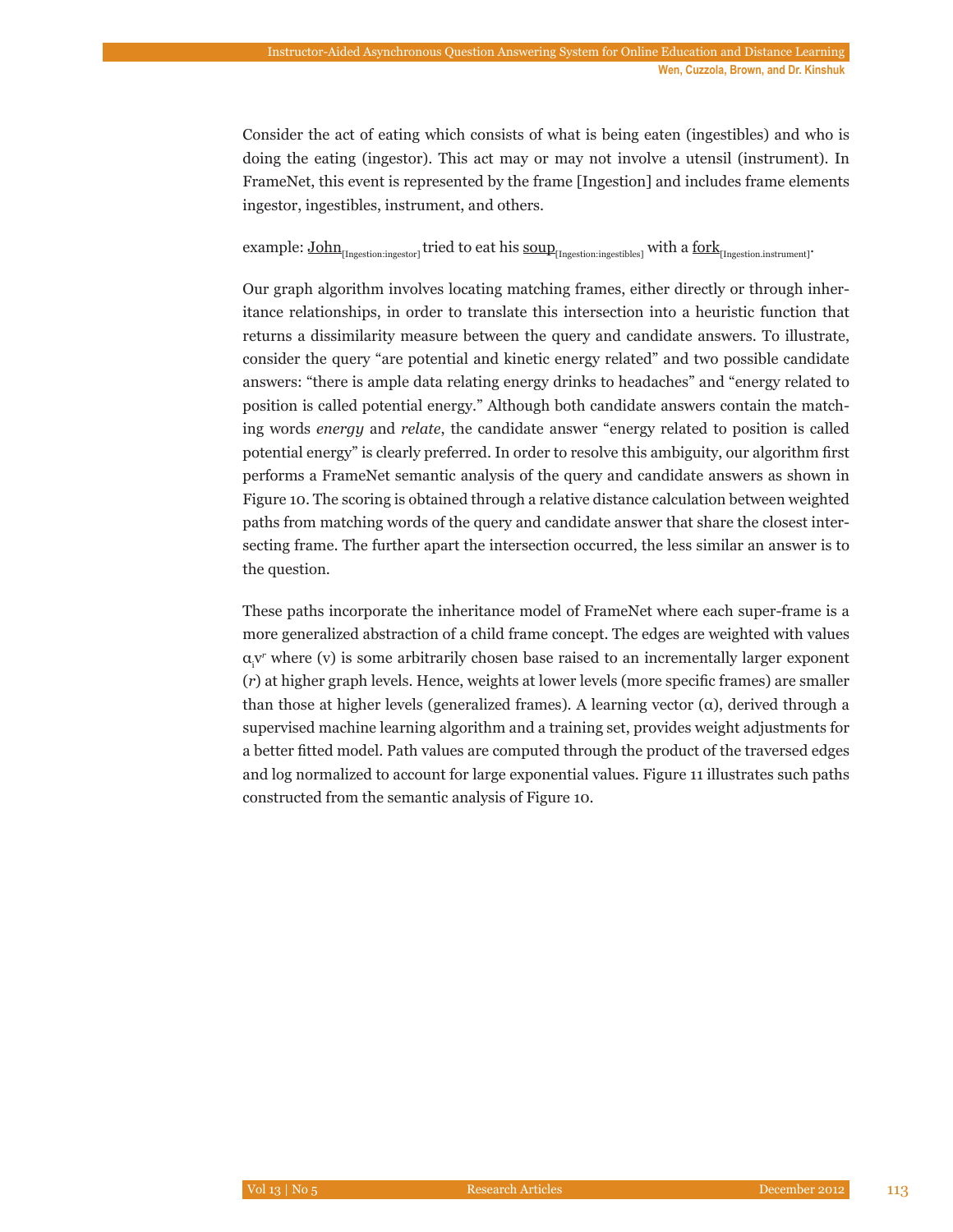**Wen, Cuzzola, Brown, and Dr. Kinshuk**



*Figure 10*. FrameNet semantic role labeling of query (a) and candidate answers (b), (c).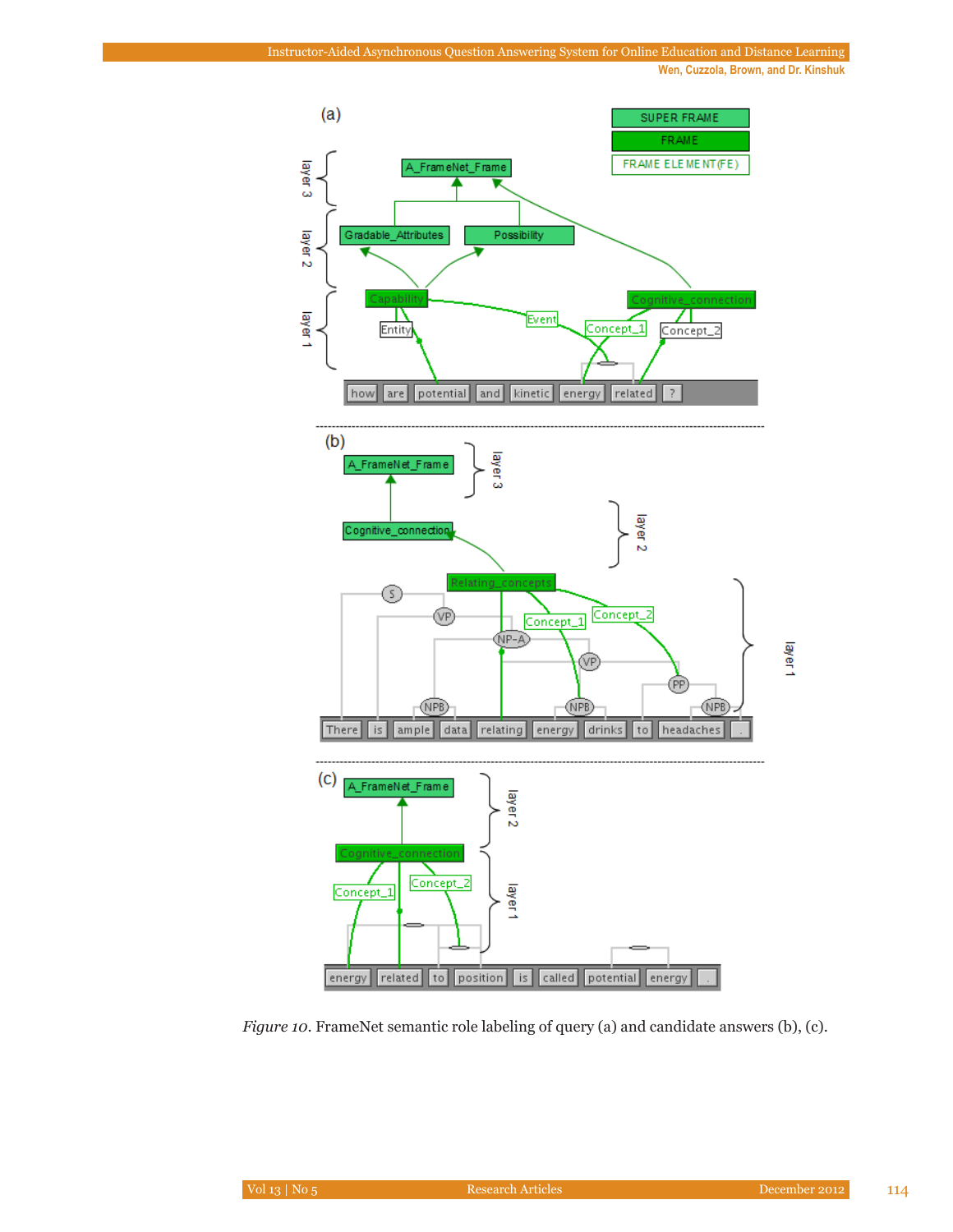**Wen, Cuzzola, Brown, and Dr. Kinshuk**



*Figure 11*. Paths with assigned edge weights from matching words to the topmost superframe derived through Figure 10.

Notice that each edge weight along a path is exponentially larger than its predecessor with the exception of a special pseudo-frame called [A\_FrameNet\_Frame] which receives an edge weight of infinity. All frames are ultimately descendants of [A\_FrameNet\_Frame]. The infinity edge weight is assigned to discourage matching on this universal frame. The query and two candidate answers all share a common frame of [Cognitive\_connection]. The heuristic value is computed from the product of the query's edges through the intersecting frame to the candidate's edges toward the matching words (energy/related). For example, the word energy in the preferred candidate answer has path value of α<sub>i</sub>ν<sup>*1*</sup> α<sub>i</sub>ν<sup>*1*</sup> compared to α<sub>i</sub>ν<sup>*1*</sup> α<sub>i</sub>ν<sup>6</sup> α<sub>i</sub>v<sup>*1*</sup> of the less desirable answer due to the extra frame of [Relating\_concepts]. Since  $\alpha_i v^1 \alpha_i v^1 \le \alpha_i v^1 \alpha_i v^6 \alpha_i v^1$ , the word energy in the answer "energy related to position is called potential energy" is favored over its use in "there is ample data relating energy drinks to headaches." A similar calculation can be done for the matching word *related*. The goal is to find a minimal cost spanning tree between all constructed paths. In the next section of this paper, we test this algorithm on *Microsoft Question-Answering Research Corpus* (Microsoft Research, 2008) and test the PropBank solution with the *Introduction to Programming Using Java* online text (Eck, 2011). A more detailed technical introduction and experimental results of the algorithm will be reported in a separate paper.

## QA Matching Results

We began preliminary testing on the effectiveness of OpenEphyra with PropBank style semantic filtering. We utilized the Microsoft Research QACorpus which was the basis of *Microsoft Encarta 98* digital encyclopedia published from 1993 to 2009. This corpus comprised 1,400 individual questions with each question containing multiple correct answers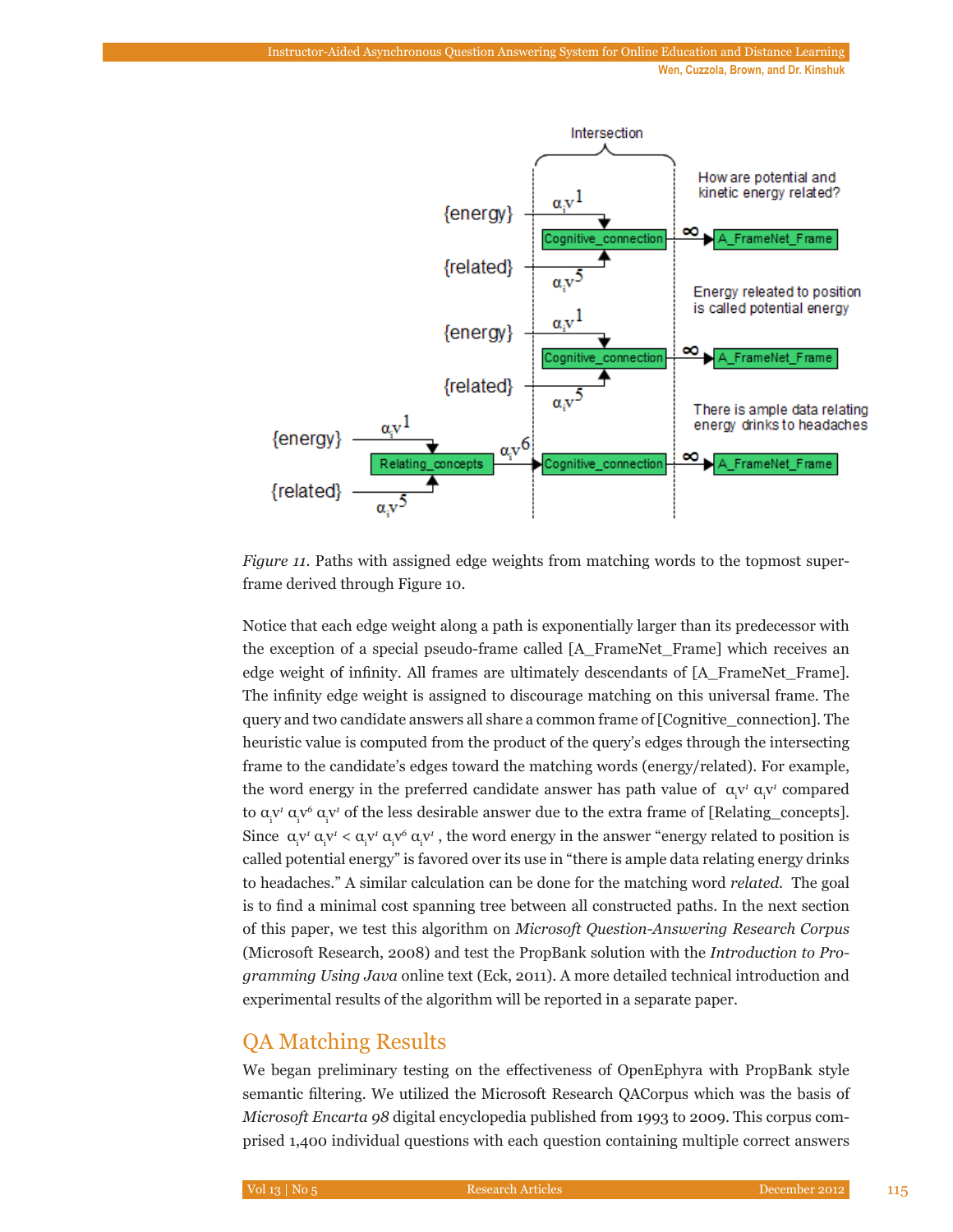for a total of 10,000+ QA pairs. The corpus is further divided into  $32,715$  individual files with each file containing a number of paragraphs. Overall, the corpus provided 163 megabytes of textual data for experimentation.

We evaluated our prototype by asking 33 information retrieval type questions and recording the hit rate (correct answers), miss rate (incorrect answers), and the positional ranking of the best answer. Table 2 gives the top and bottom 12 queries based on the number of relevant answers returned.

Table 2

*Top/Bottom Twelve Questions*

|                                                                  |  | <b>BEST RA</b> |
|------------------------------------------------------------------|--|----------------|
| How is calculus used?                                            |  |                |
| How do insects transmit disease?                                 |  |                |
| How is pollution contributing to global warming?                 |  |                |
| How does diet improve your health?                               |  |                |
| <mark>what dogs originated in germany?</mark>                    |  |                |
| How is magnetism related to electricity?                         |  |                |
|                                                                  |  |                |
|                                                                  |  |                |
| How is religion affected peoples attitudes toward birth control? |  |                |
| How has the space program contributed to everyday life?          |  |                |
| <u>/ do onions make vour eves water?</u>                         |  |                |
| v is population explosion affecting the earth's resources?       |  |                |
| How does the warming of the oceans affect weather?               |  |                |
| are potential and kinetic energy related?                        |  |                |

Although the preliminary answers given by OpenEphyra with ASSERT showed promise, the overall precision needs improvement before deployment in an educational setting. Hence, our research is now focused on increasing the hit rate, lowering the miss rate, and improving the positional rankings of the best answers. These observations were the catalyst for our own filtering and scoring algorithms based on FrameNet semantic role labeling and graph theory matching.

To demonstrate we took the query "how are potential and kinetic energy related?" that produced no answers in the existing PropBank pipeline (see Table 2) and subjected it to our proposed FrameNet alternative. In the first step of the pipeline, 1,368 potential candidate answers to the query were selected through a simple bag-of-words approach. The candidates were syntactically parsed with frame elements assigned and inheritance chain calculated as described in the QA Matching Theory and Methodology section of this paper.

After completion of the similarity scoring, 29 answers survived our filtering stage of the pipeline. The top five answers and their dissimilarity scores are given in Table 3. For comparison, the ranking of the bottom five answers are also given; note that lower scores are better (less dissimilar) to the question asked.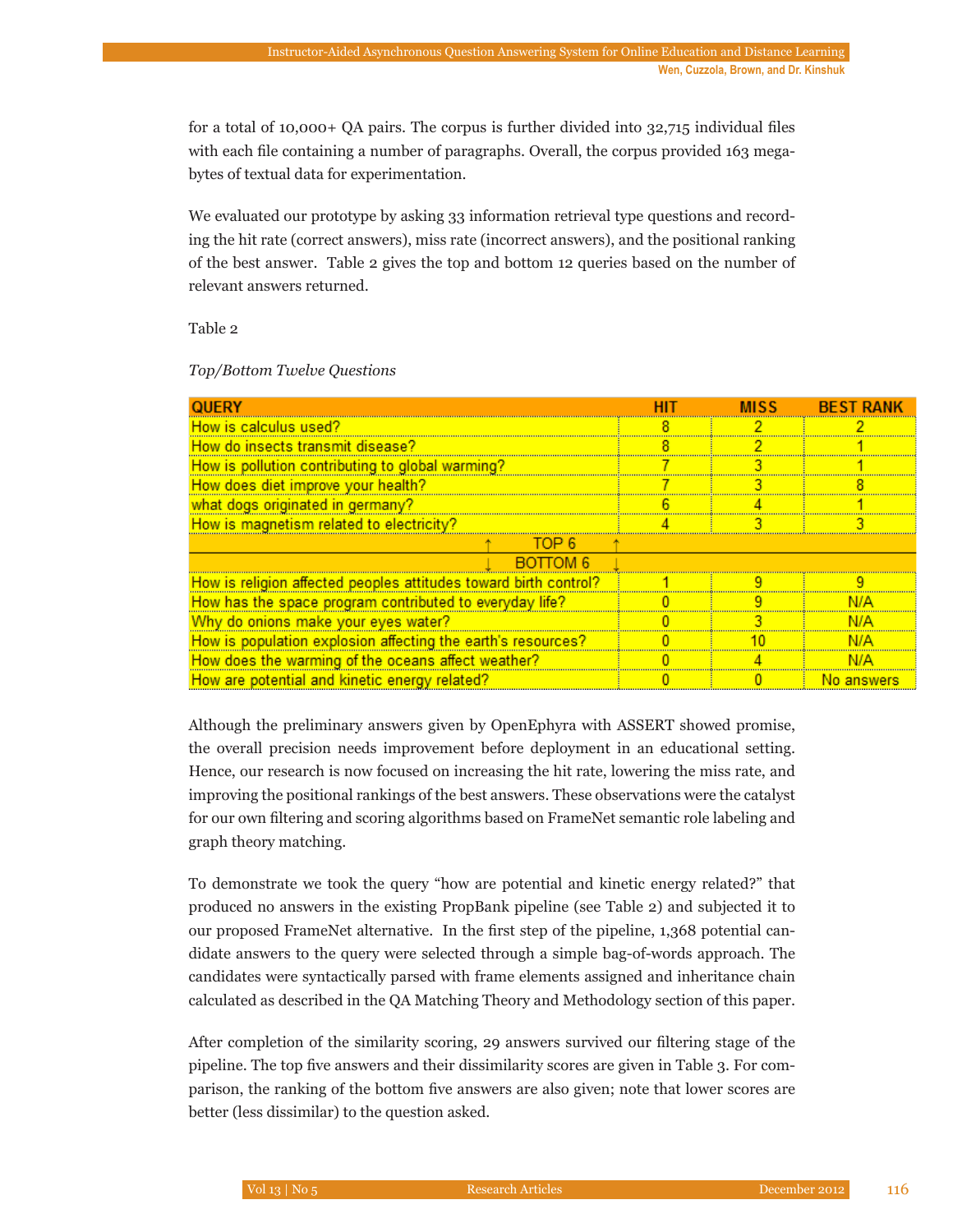#### Table 3

*Top/Bottom Ten Answers to the Question "How are Potential and Kinetic Energy Related?"*

| <b>RANK</b> | <b>ANSWER</b>                                                                                                                                                                                                                          |          |
|-------------|----------------------------------------------------------------------------------------------------------------------------------------------------------------------------------------------------------------------------------------|----------|
|             | The law, which states that the sum of kinetic energy, potential energy, and thermal energy in a closed<br>system remains constant, is now generally known as the first law of thermodynamics.                                          | 15 95594 |
|             | Not until the action of molecules in a system was better understood by the development of the kinetic<br>theory could this internal energy be related to the sum of the kinetic energies of all the molecules making<br>up the system. | 15.95594 |
| 3           | Electric potential is related to electrical potential energy.                                                                                                                                                                          | 15 95594 |
|             | Boltzmann Constant in physics, fundamental constant, designated k, that relates the average kinetic<br>energy of particles in a gas to the temperature of the gas.                                                                     | 15 95594 |
| 5           | Energy associated with motion is known as kinetic energy, and energy related to position is called<br>potential energy.                                                                                                                |          |
|             | TOP 5                                                                                                                                                                                                                                  |          |
|             |                                                                                                                                                                                                                                        |          |
| 1364        | production, the excess energy is imparted to the electron pair as kinetic energy.                                                                                                                                                      |          |
| 1365        | Endothermic reactions are always associated with the spreading, or the dissociation, of molecules                                                                                                                                      |          |
| 1366        | If a gun is fired, the potential energy of the gunpowder is                                                                                                                                                                            |          |
| 1367        | In the eye itself, winds are usually light and skies are partly cloudy.                                                                                                                                                                |          |
| 1368        | Such a body has an excess of electrons.                                                                                                                                                                                                |          |

Our next phase of testing involved establishing how such a system, incorporated into the LMS of an educational organization, could improve learning particularly in the online/distance situations where face-to-face instructor interaction is infrequent or unavailable. In this test, the corpus consisted of the online introductory Java textbook comprised of 326 web pages freely available through a Creative Commons License. Table 4 gives an example of the types of questions a student may ask while taking this course. Such expected questions, given the nature of the course, may be "how do I compile my program?" or "how do I use annotations?".

Similar to Table 2, the results show how many of the suggested answers are relevant to the question and the positional ranking of the best answer amongst the returned candidates. The queries were executed under the modified PropBank pipeline with mixed results with respect to hit, miss, and best rank. For example, when asked "how do I compile my program?," 7 out of the 10 returned answers were considered satisfactory for the question (70% precision) but the best answer of the set was found (ranked) in the tenth position.

Nonetheless, a satisfactory (correct) answer was given somewhere in the suggested top-10. With the ability of the course instructor to annotate and/or modify the list, the student's question should be adequately answered. We believe, as in our previous tests with the Microsoft Encarta corpus, that the alternate FrameNet pipeline will yield improvements. Further testing is ongoing.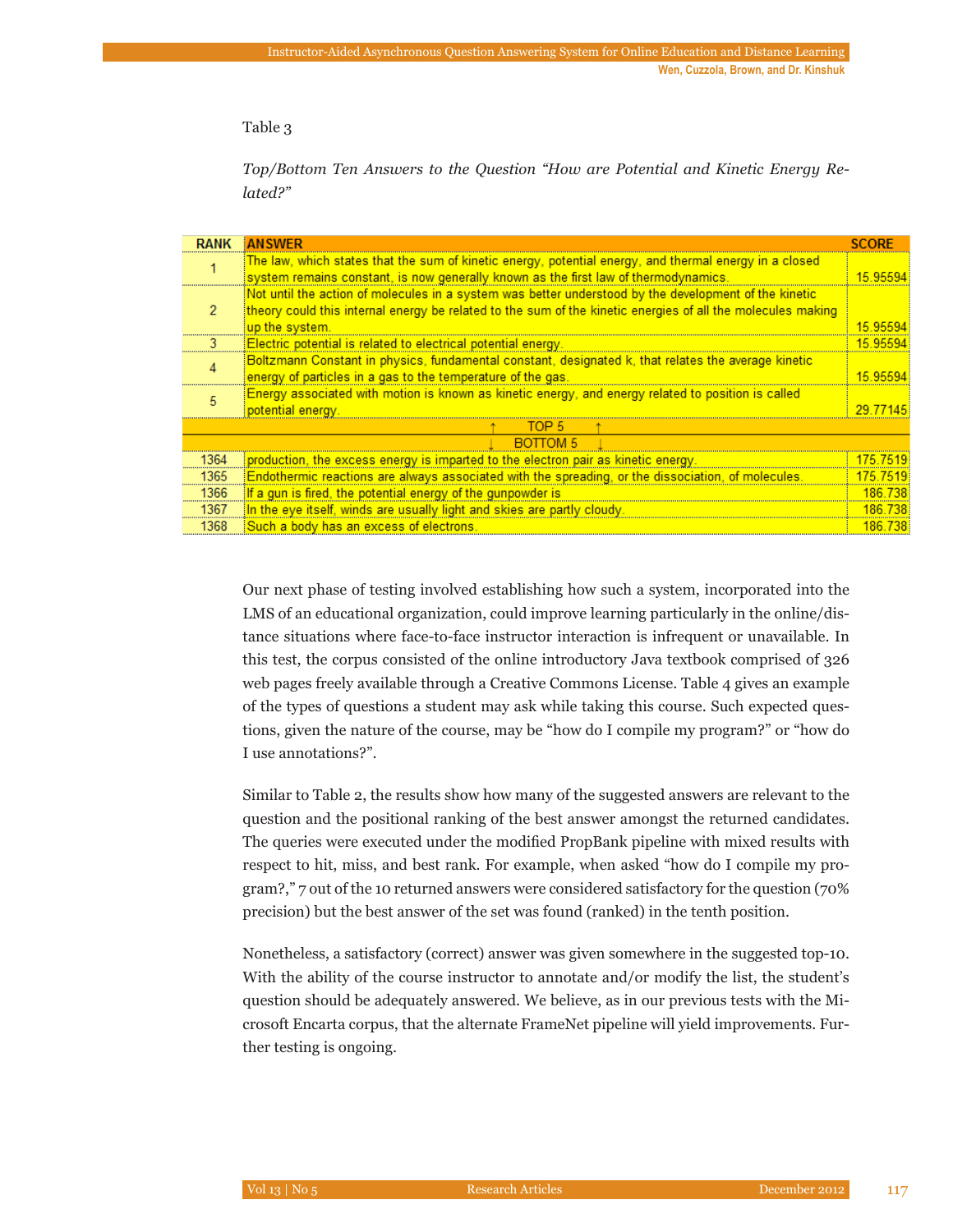#### Table 4

#### *Commonly Asked Questions for an Introductory Course on Java Programming*

|           | Question                                                                                                                                                                                                                                                                                                                                                                                                                                                                                                                              |
|-----------|---------------------------------------------------------------------------------------------------------------------------------------------------------------------------------------------------------------------------------------------------------------------------------------------------------------------------------------------------------------------------------------------------------------------------------------------------------------------------------------------------------------------------------------|
| Relevancy |                                                                                                                                                                                                                                                                                                                                                                                                                                                                                                                                       |
|           | [Rank] Best Answer                                                                                                                                                                                                                                                                                                                                                                                                                                                                                                                    |
| 7/10      | Q1: How do I compile my program?                                                                                                                                                                                                                                                                                                                                                                                                                                                                                                      |
|           | [10] That section contains information about how to compile and run Java programs, and you                                                                                                                                                                                                                                                                                                                                                                                                                                            |
|           | might want to take a look at it before trying to write and use your own programs.                                                                                                                                                                                                                                                                                                                                                                                                                                                     |
| 8/9       | Q2: How do I use recursion?                                                                                                                                                                                                                                                                                                                                                                                                                                                                                                           |
|           | [8] Recursive algorithms work by reducing a complex problem into smaller problems which<br>can solved either directly or by applying the same algorithm "recursively." RGB                                                                                                                                                                                                                                                                                                                                                            |
|           | Q3: How can I use graphics?                                                                                                                                                                                                                                                                                                                                                                                                                                                                                                           |
| 6/10      | [2] If OSC is of type BufferedImage, then the method OSC getGraphics() returns an object of<br>type Graphics that can be used for drawing on the imageAn off-screen canvas is a region of<br>the computer's memory that can be used as a drawing surface                                                                                                                                                                                                                                                                              |
|           | Q4: How do I use annotations?                                                                                                                                                                                                                                                                                                                                                                                                                                                                                                         |
| 1/5       | [1] Some annotations are used to make the programmer's intent more explicitFor example,<br>@Override is a standard annotation that can be used to annotate method definitionsInstead<br>of writing that code by hand, a programmer could use an annotation to mark the variables that<br>are part of the state that is to be savedAn annotation used in this way is an aid to writing<br>correct programs, since the programmer can be warned about a potential error in advance,<br>instead of having to hunt it down later as a bug |

## Research Motivation

The motivation for this research is inspired by offline communication and forum posts that instructors frequently encounter with their students.

Hello Professor:

I need help with an assignment question:

"Analyze the UML model as described in Figure 4 of the textbook and give a solution."

I could not find this figure in the textbook, nor the assigned reading. Where is it?

*Figure 12*. An example of a student's forum post.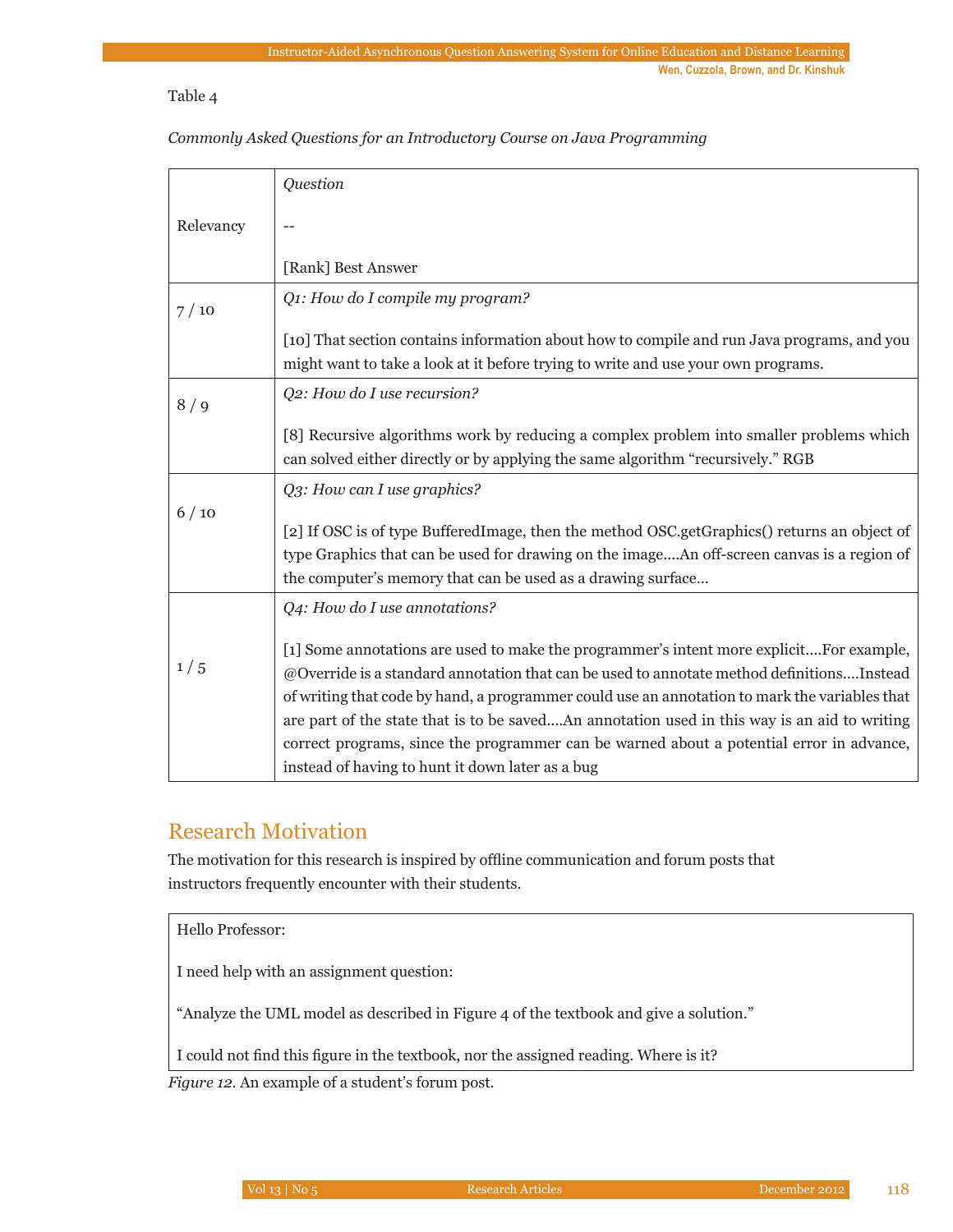Figure 12 contains some key observations. First, the student's query is very specific. Although any popular search engine will provide links to resources on the topic of UML, the student's question is considerably more focused in asking for a seemingly missing figure related to a textbook reading assigned to this course. In order to accommodate this degree of specificity, deeper natural processing techniques such as semantic role labeling are necessary. Computational complexity, as shown in Table 1, would suggest this technology would normally be prohibitive. However, our proposed offline asynchronous implementation is tractable and consequently can provide an educational benefit within this context. A second observation is although the question is directed to the course instructor ("Hello Professor"), it has nonetheless been posted to the course forum. The reason is two-fold: to ask his peers in the event someone may know the answer or for the benefit of his peers in the circumstance that others may have the same question. Our prototype system specifically addresses this by giving the instructor the option to submit his/her comments along with the annotated auto-responses directly to the forum.

Our objective is to produce a QA system of sufficient accuracy of benefit to assist students and teachers. Our preliminary tests results have shown that the existing pipeline of the OpenEphyra framework is insufficient for this task. Consequently, our theoretical work focuses on a modified pipeline (Figure 9) that utilizes FrameNet SRL and weighted spanning trees (Figure 10/11). Systematically, we have introduced features in our implementation to further aid in the prototype's accuracy. The instructor has the option to not allow the system to respond to the student with its answers until the instructor has had an opportunity to review the system's suggestions and provide his/her corrections (see Figure 2 sequence no. 7 disabled). This allows the proposed system to operate either in unsupervised, semisupervised, or fully supervised mode at the discretion of the instructor.

We have also incorporated a re-enforcement learning step (Figure 2 sequence no. 12) for perpetual accuracy improvements facilitated through the adjusted edge weight vector (α) of the model (Figure 11). Furthermore, the constrained domain of the course curriculum further aids in accuracy by limiting the search to only content available within the online offering.

Finally, it is worth noting that students are seeking assistance from search engines frequently, arguably more so in an online distance education situation than in the traditional face-to-face paradigm. Consequently, a QA system that is focused on the course material and moderated by the instructor offers advantages over the less restrictive, and sometimes inaccurate, sources of online information such as search engines and Wikipedia.

## Related Works

A recent survey by Shuib et al. (2010) on 129 postgraduate computer science students found that students were having considerable difficulty in finding information appropriate to their learning style using the search tools available. It is also clear that not all available searchable content is created equal when measured against its educational value. In a case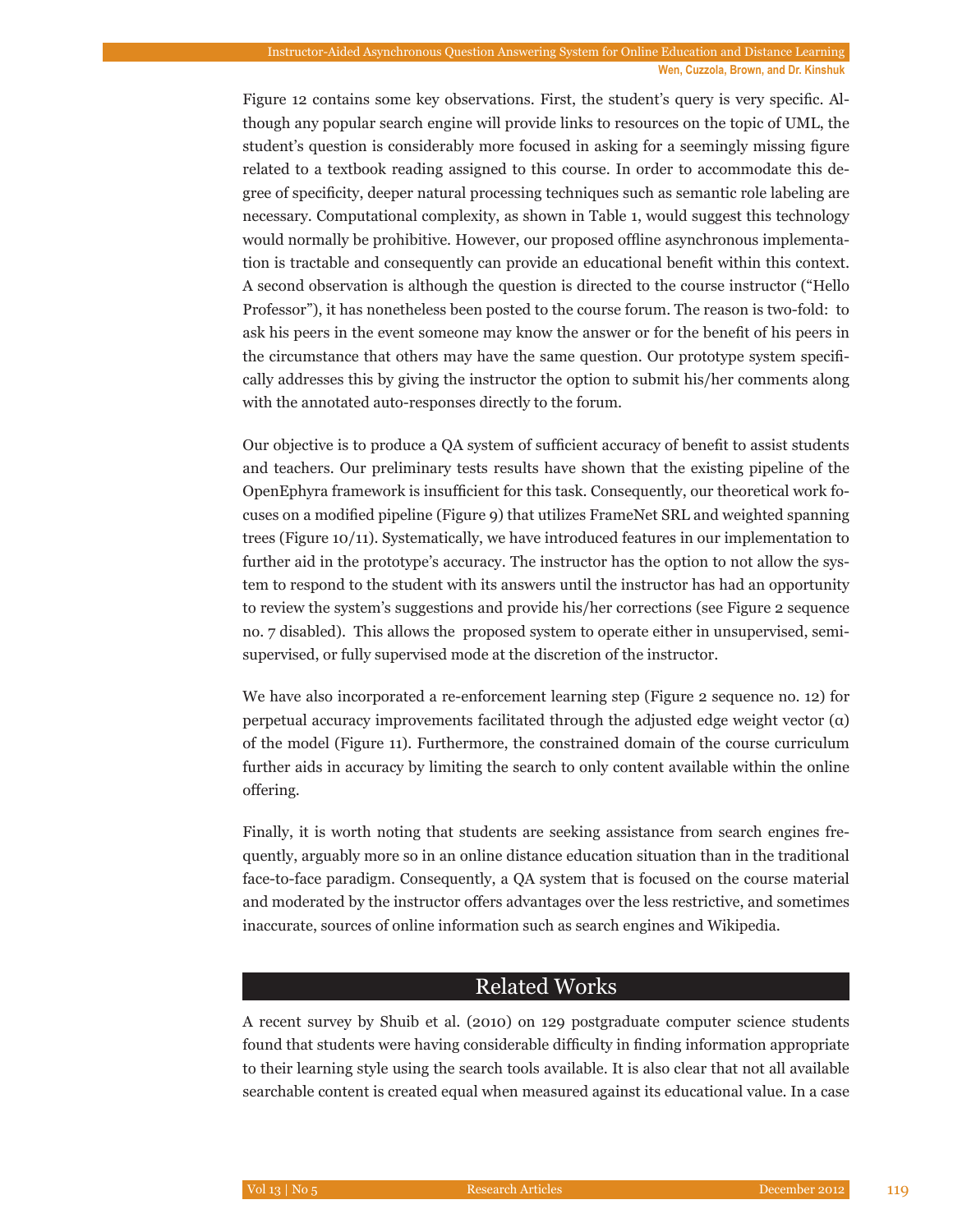study involving the use of a digital library in a middle school, Abbas et al. (2002) observed the usefulness of search systems varied based on the type of classes and differing student achievement levels. They conclude that an educationally useful search engine is more than seeking on-topic documents of interest but also is an organizational and collaboration tool that teaches iteration and refinement processes often leading to more than a single 'correct' answer.

Marshall et al. (2006) examined information retrieval in education using a digital library environment known as GetSmart. This system successfully augmented traditional search with concept mapping. Of 60 university students surveyed taking an undergraduate computing course, 86% reported that the marriage of concept mapping with search was "very valuable" or "somewhat helpful" in their queries.

Curlango-Rosas et al. (2011) developed an intelligent agent specifically for the retrieval of learning objects. A learning object (LO) was defined as "any entity, digital or non-digital, that may be used for learning, education or training [IEEE 2002]." Obviously, an LO is of special interest to educators over other forms of web content. Their "Learning Object Search Tool Enhancer" (LOBSTER) demonstrated that 96% of piloting teachers found suitable quality LOs compared to only an 80% success rate when using Google.

Martin and Leon (2012) proposed a digital library search for teachers that leveraged semantic and natural language processing. Their system made extensive use of case-based reasoning technology to construct a searchable ontology they named OntoFAMA. In the survey 50 engineering students were asked to rank the relevancy of suggested LOs by both OntoFAMA and Google; 85.4% of retrieved LOs from OntoFAMA were considered of acceptable or better quality compared to only 78.5% when using Google (a measure of precision). Only 14.4% of OntoFAMA's suggestions were considered poor quality compared to Google's 21.3% (a measure of recall).

A supervised learning approach to searching was investigated by Prates and Siqueira (2011). They used information extraction to create a training set that forms a baseline to the appropriateness of a retrieved document in a specific educational context. A teacher selects segments from available sources deemed as representative of the content he/she finds suitable. A student's query is expanded by using additional relevant terms as learned through the baseline before submission to a web search engine. Empirical tests showed that queries expanded in this manner gave better precision than their original nonexpanded counterparts.

In education a large body of information remains underutilized due to lack of an effective information retrieval system. Mittal, Gupta, Kumar, and Kashyap (2005) recognized this and they devised a QA system to search for information stored in PowerPoint slides, FAQs, and e-books. Feng et al. (2006) investigated a QA like discussion-bot, using a remote agent to provide answers to students' discussion board questions. Their results highlighted the importance of QA in online and distance education.

Feng, Shaw, Kim, and Hovy (2006) examined an intelligent robot that intercepted posts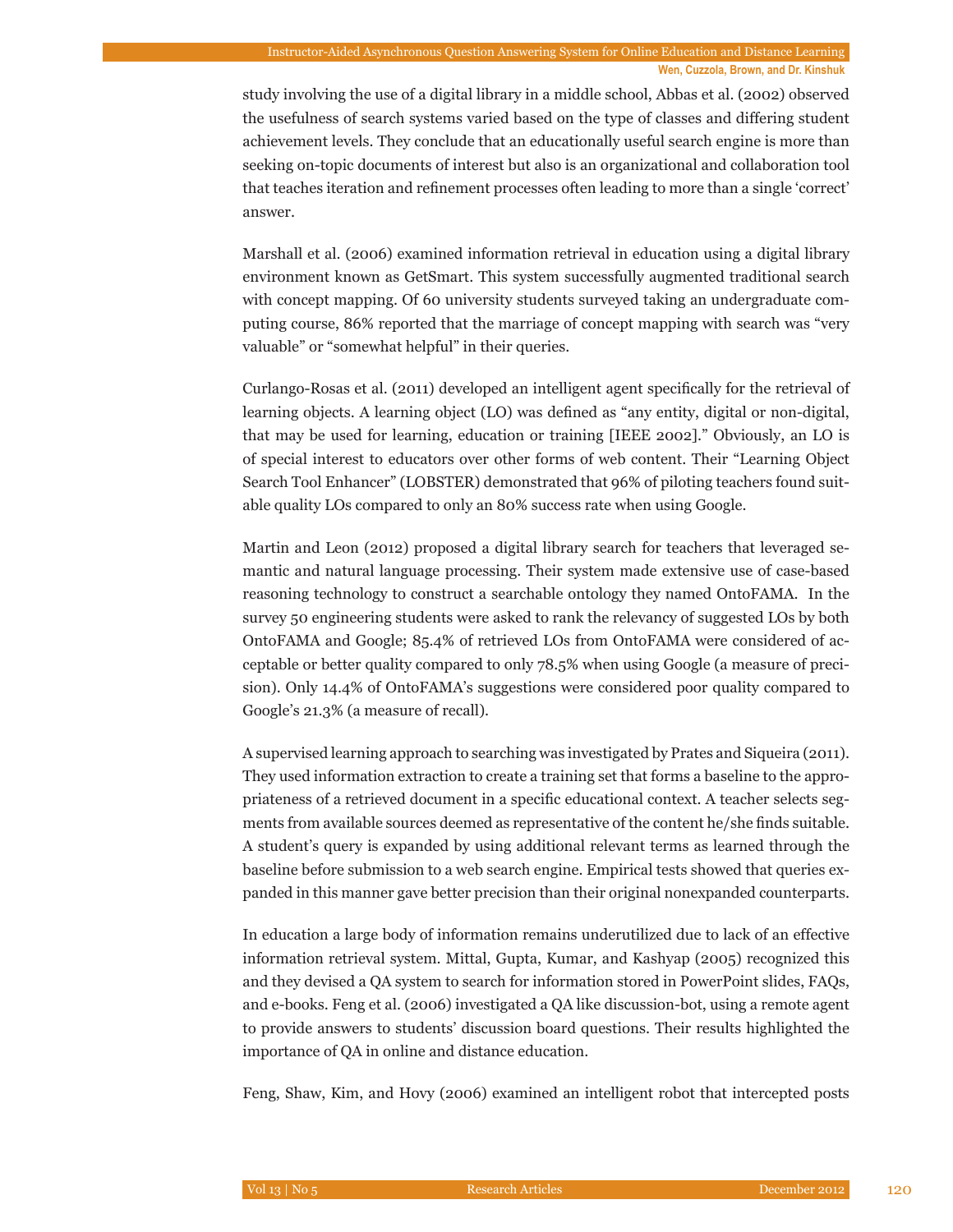to an educational forum and volunteered its own answers. This was similar to our own QA system, but lacked deeper semantic processing techniques. This gave quick answers to questions but the quality of the responses suffered. Cong, Wang, Lin, Song, and Sun (2008) used QA in their research to retrieve answers from online forums. Their technique took into consideration whether the answer was by a known domain expert and weighed his/her response accordingly.

Marom and Zukerman (2009) experimented on corpus-based techniques for the automation of help-desk responses, using request-response e-mail dialogues between customers and employees of a large corporation. Help-desk e-mail correspondence contains a high level or repetition and redundancy, and responses to customers contain varying degrees of overlap. This repetition and overlap is also commonplace in an educational environment where multiple students may have the same question. Hence, our prototype allows the instructor to post the annotated answers to the course forum.

Surdeanu, Ciaramita, and Zaragoza (2011) created a re-ranking model for non-factoid answer ranking using question-answer pairs from Yahoo! The results of the experiment show that semantic roles can improve ad hoc retrieval on a large set of non-factoid open-domain questions. Their paper provided compelling evidence that complex linguistic features such as semantic roles have a significant impact on large-scale information retrieval tasks and consequently can be a major benefit in online education.

Shen and Lapta (2007) introduced a general framework for answer extraction which exploited the semantic role annotations in FrameNet. The results were promising and show that a graph-based answer extraction model can effectively incorporate FrameNet style role semantic information. To the best of our knowledge, our proposed asynchronous QA system has not been implemented.

## Conclusion

The Internet has provided educational opportunities in ways that were unavailable just 10 years ago. Online and distance learning has extended these opportunities past the traditional campus-based classes into students' homes, workplaces, and smart phones. Learning is now self-paced with the instructor acting as a facilitator and mentor. However, this anytime/anywhere access has presented a challenge in answering students' questions particularly in a medium where time zones are irrelevant. Our research contribution aims to develop an asynchronous QA system to fit student needs and support student and teacher participation in the learning process. Instructor feedback can validate the student's choice or provide instruction in choosing a suitable answer. Our system can assist with this validation. We also hope this research leads to improved communications between student and teacher and to lessen the frustrations a student may encounter in a distance learning environment where real-time access to the instructor may be absent. Our future work involves continued improvement to the question answering accuracy using semantic role labeling as well as enhancements to the Moodle user-interface to the extent that our working prototype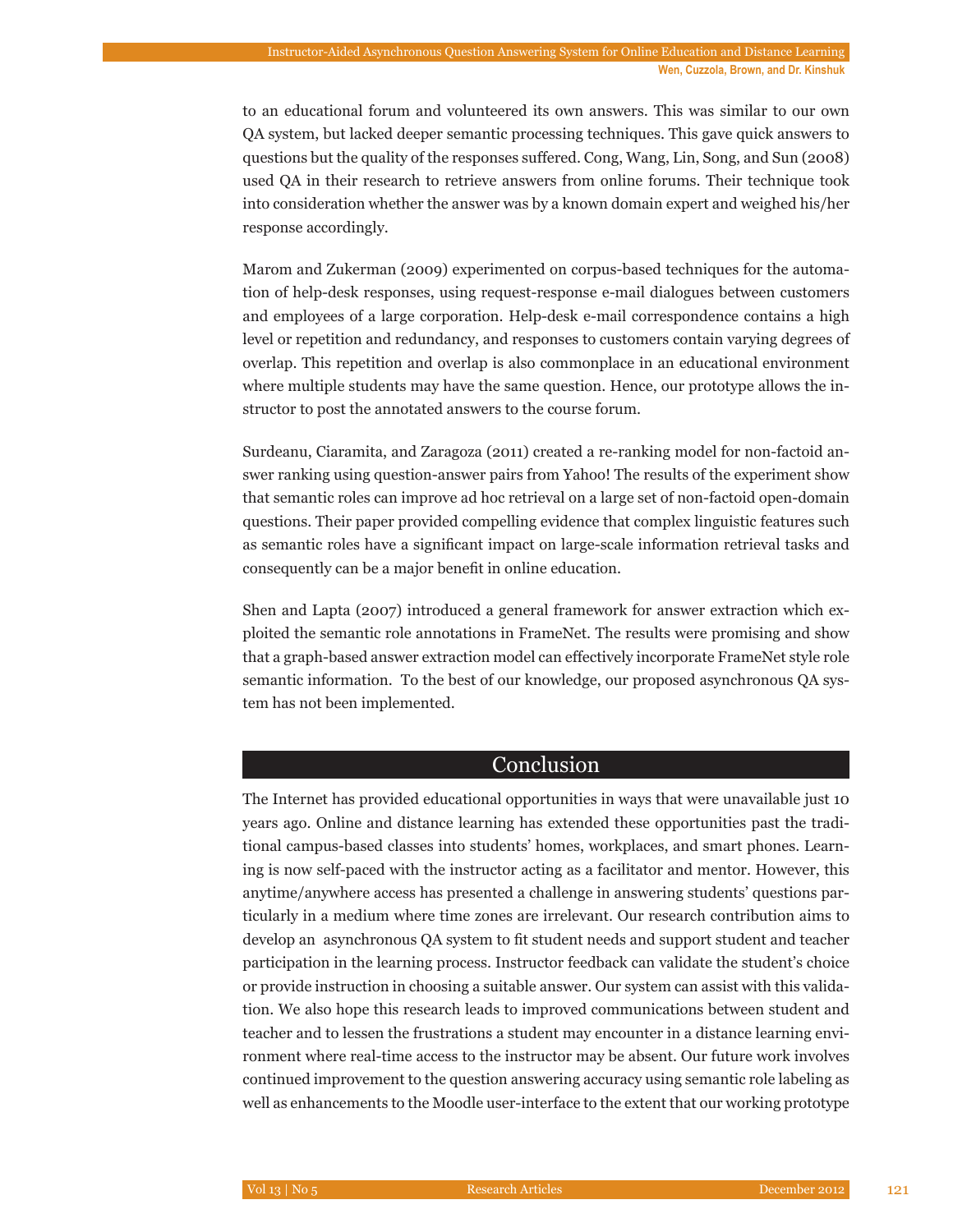can be evaluated in an actual online course. Future papers will report on the progress of the QA accuracy and include evaluations from teachers and students who participated in the Moodle pilot.

## Acknowledgement

The authors acknowledge the support of NSERC, iCORE, Xerox, and the research related gift funding by Mr. A. Markin. This work was also supported by a Research Incentive Grant (RIG) of Athabasca University.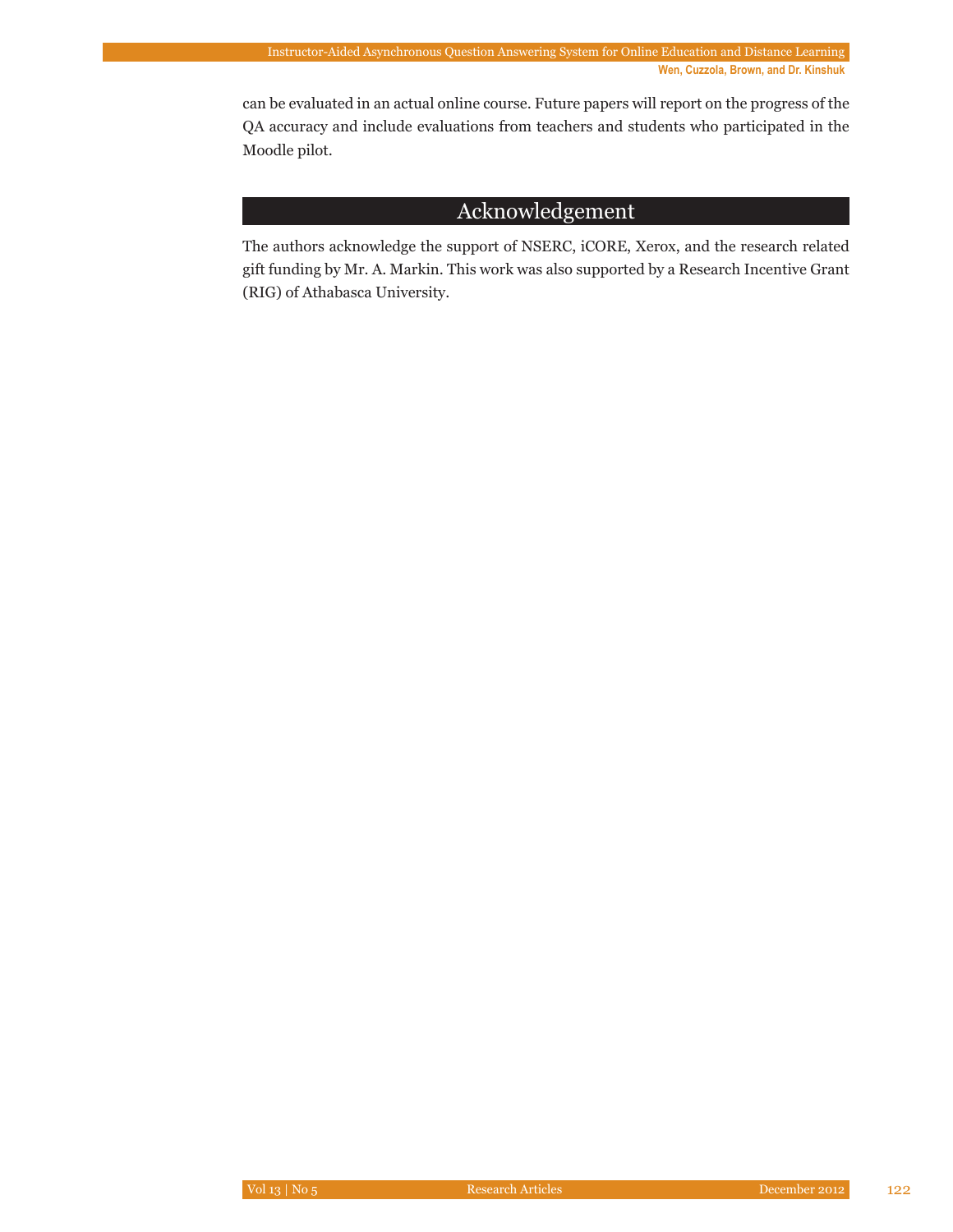## References

- Abbas, J., Norris, C., & Soloway, E. (2002). Middle school children's use of the ARTEMIS digital library. In *Proceedings of the 2nd ACM/IEEE-CS Joint Conference on Digital libraries* (JCDL '02) (pp. 98-105). New York, USA: ACM.
- Baker, C. F., Fillmore, C. J., & Lowe, J. B. (1998). The Berkeley FrameNet Project. In *Proceedings of the 36th Annual Meeting of the Association for Computational Linguistics and 17th International Conference on Computational Linguistics - Volume 1* (pp. 86-90). Association for Computational Linguistics.
- Beldarrain, Y. (2006). Distance education trends: Integrating new technologies to foster student interaction and collaboration. *Distance Education, 27*(2), 139-153.
- Cong, G., Wang, L., Lin, C.-Y., Song, Y.-I., & Sun, Y. (2008). Finding question-answer pairs from online forums. In *Proceedings of the 31st Annual International ACM SIGIR Conference on Research and Development in Information Retrieval* (pp. 467-474). ACM.
- Curlango-Rosas C., Ponce, G., & Lopez-Morteo, G. (2011). A specialized search assistant for learning objects. *ACM Trans. Web, 5*, 4, Article 21.
- Das, D., Schneider, N., Chen, D., & Smith, N. (2010). *SEMAFOR 1.0: A probabilistic framesemantic parser.* Language Technologies Institute, School of Computer Science, Carnegie Mellon University.
- Denvir, C., Balmer, N. J., & Pleasence, P. (2011). Surfing the web recreation or resource? Exploring how young people in the UK use the Internet as an advice portal for problems with a legal dimension. *Interacting with Computers, 23*(1), 96-104.
- Eck, D. J. (2011). *Introduction to programming using Java* (6th ed.) Retrieved from http:// math.hws.edu/javanotes/
- Erk, K., & Pado, S. (2006). Shalmaneser a flexible toolbox for semantic role assignment. In *Proceedings of LREC 2006* (pp. 527-532).
- Feng, D., Shaw, E., Kim, J., & Hovy, E. (2006). An intelligent discussion-bot for answering student queries in threaded discussions. In *Proceedings of the 11th International Conference on Intelligent User Interfaces* (pp. 171-177). ACM.
- Marom, Y., & Zukerman, I. (2009). An empirical study of corpus-based response automation methods for an e-mail-based help-desk domain. *Computational Linguistics, 35*(4), 597-635.
- Marshall, B., Chen, H., Shen R., & Fox, E. (2006). Moving digital libraries into the student learning space: The GetSmart experience. *J. Educ. Resour. Comput. 6,* 1, Article 2.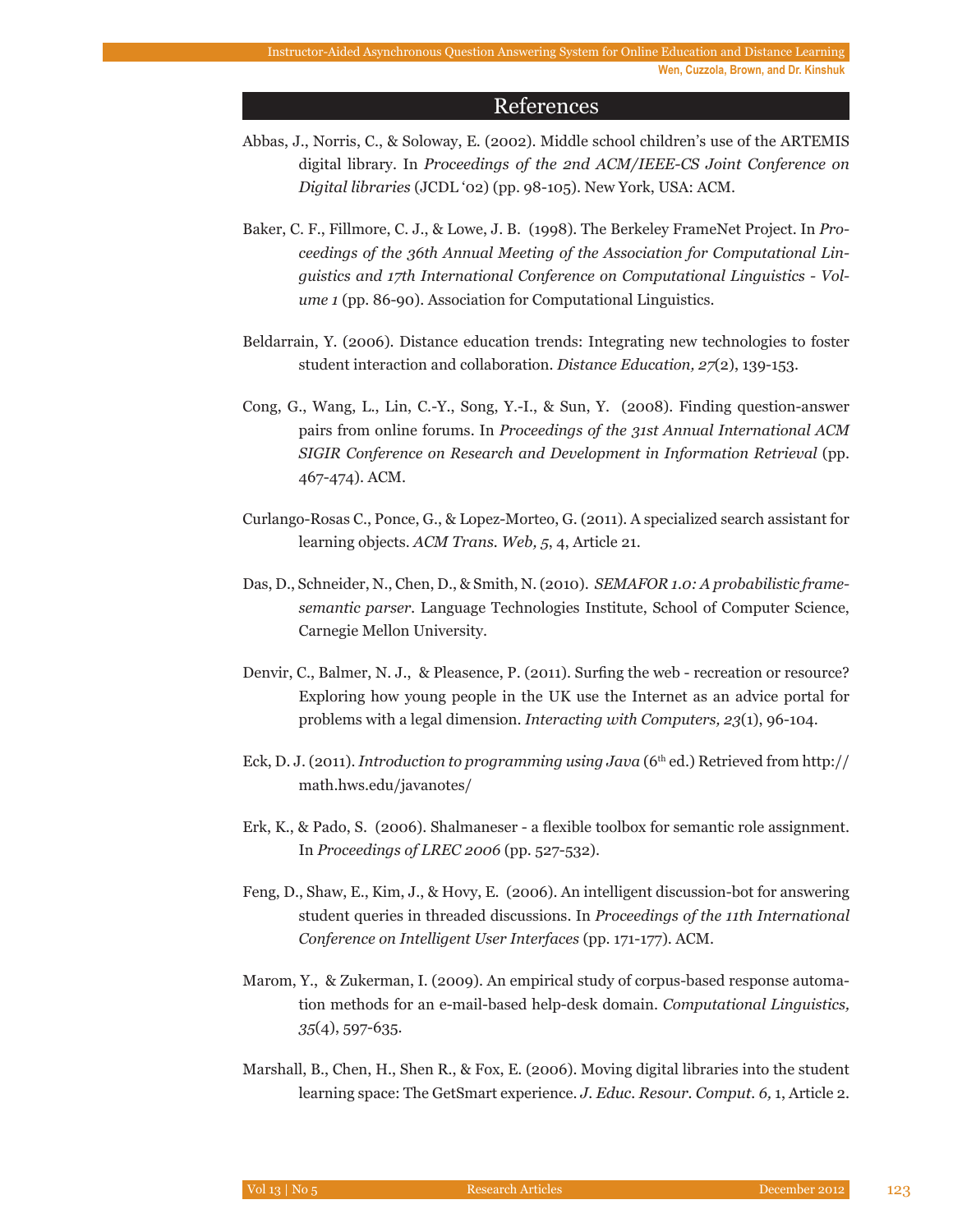- Martin, A., & Leon, C. (2012, April). An intelligent e-learning scenario for knowledge retrieval. *Global Engineering Education Conference (EDUCON), 2012 IEEE* (pp.1- 6).
- Microsoft Research (2008). *Microsoft research question-answering corpus*. Retrieved April 24, 2012 from http://research.microsoft.com/en-us/downloads/88c0021c-328a-4148-a158-a42d7331c6cf
- Miller, G. A. (1995). WordNet: A lexical database for English. *Communications of the ACM, 38*(11), 39-41.
- Mittal, A., Gupta, S., Kumar, P., & Kashyap, S. (2005). A fully automatic question-answering system for intelligent search in e-learning documents. *International Journal on E-Learning, 4*(1), 149-166.
- Palmer, M., Gildea, D., & Kingsbury, P. (2005). The proposition bank: An annotated corpus of semantic roles. *Computational Linguistics,* 31(1), 71-106.
- Pradhan, S., Ward, W., Hacioglu, K., & Martin, J. H. (2004). Shallow semantic parsing using support vector machines. In *Human Language Technology Conference/ North American Chapter of the Association for Computational Linguistics (HLT/ NAACL)*.
- Prates, J., & Siqueira, S. (2011). Using educational resources to improve the efficiency of web searches for additional learning material. In *Proceedings of the 2011 IEEE 11th International Conference on Advanced Learning Technologies (ICALT '11)*  (pp. 563-567). Washington, DC, USA: IEEE Computer Society.
- Punyakanok, V., Roth, D., & Yih, W. (2008). The importance of syntactic parsing and inference in semantic role labeling. *Computational Linguistics, 34*(2), 257-287.
- Pynoo, B., Tondeur, J., van Braak, J., Duyck, W., Sijnave, B., & Duyck, P. (2012). Teachers' acceptance and use of an educational portal. *Computers & Education, 58*(4), 1308-1317.
- Reigeluth, C. M. (1999). What is instructional design theory? In C. M. Reigeluth (Ed.), *Instructional design theories and models: A new paradigm of instructional theory*  (Vol. 2, pp. 5–29). Mahwah, NJ: Lawrence Erlbaum Associates.
- Schlaefer, N., Gieselmann, P., & Sautter, G. (2006). The Ephyra QA system at TREC 2006. *Proceedings of the 15th Text Retrieval Conference*.
- Shen, D., & Lapata, M. (2007). Using semantic roles to improve question answering. In *Proceedings of the 2007 Joint Conference on Empirical Methods in Natural Language Processing and Computational Natural Language Learning (EMNLP-CoNLL)* (pp. 12-21). Association for Computational Linguistics.